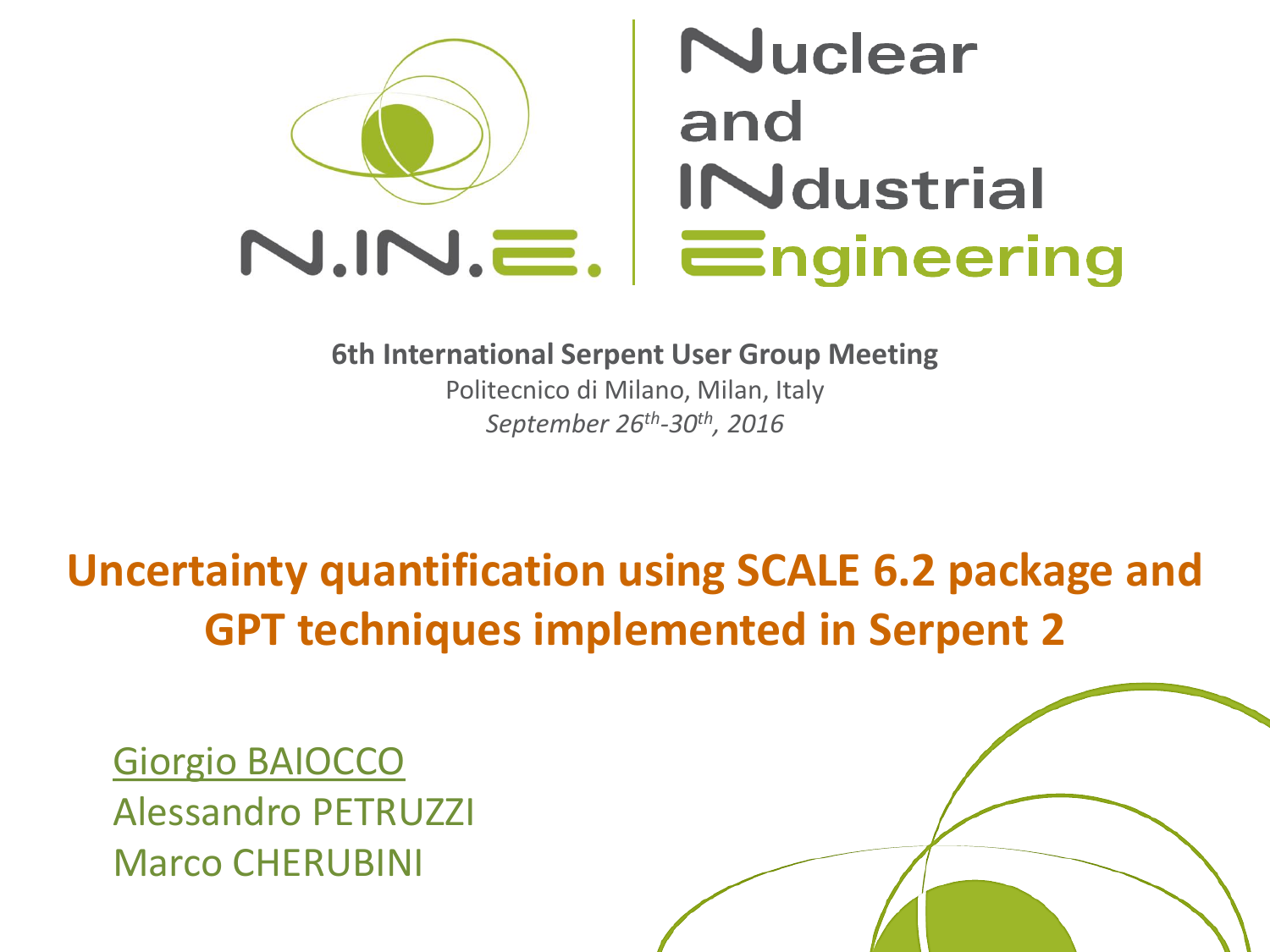



- Introduction
- Codes and methods
- Test cases
- Results
	- o UAM Exercise I-1
		- $\mathbf{K}_{\text{eff}}$  sensitivity and uncertainty
		- $\checkmark$  1 group homogenized XS sensitivity and uncertainty
- Conclusions and future work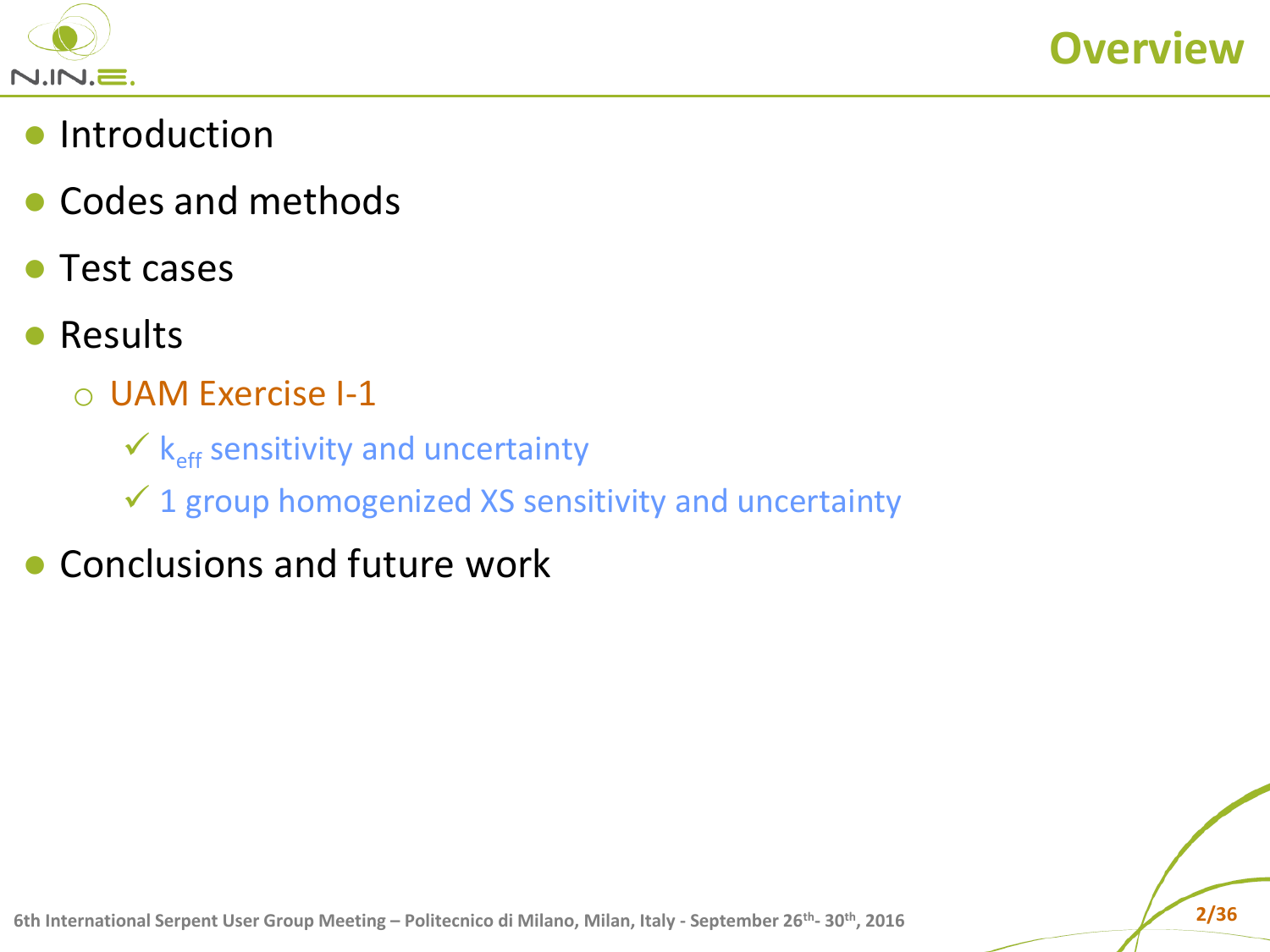

- The main objective is to test Monte Carlo code **SERPENT-2 in S/U analysis**
- The program is tested on exercises I-1 of UAM benchmark o TMI fuel pin HZP
- Several cross sections (i.e. elastic & inelastic scattering, fission, capture etc.) of several isotopes (i.e.  $^{235}U$ ,  $^{238}U$ ,  $^{16}O$  and  $^{1}H$ ) are perturbed
- 2 different cross section covariance libraries are used
	- o 44 groups from SCALE 6.1
	- o 56 groups from SCALE 6.2
- Uncertainty is assessed over different responses

 $\circ$   $k_{\text{eff}}$ 

- $\circ$  1 group  $\sigma_{\text{capt}}$ ,  $\sigma_{\text{fiss}}$ ,  $\Sigma_{\text{capt}}$  and  $\Sigma_{\text{fiss}}$
- Results are compared with SCALE/TSUNAMI-1D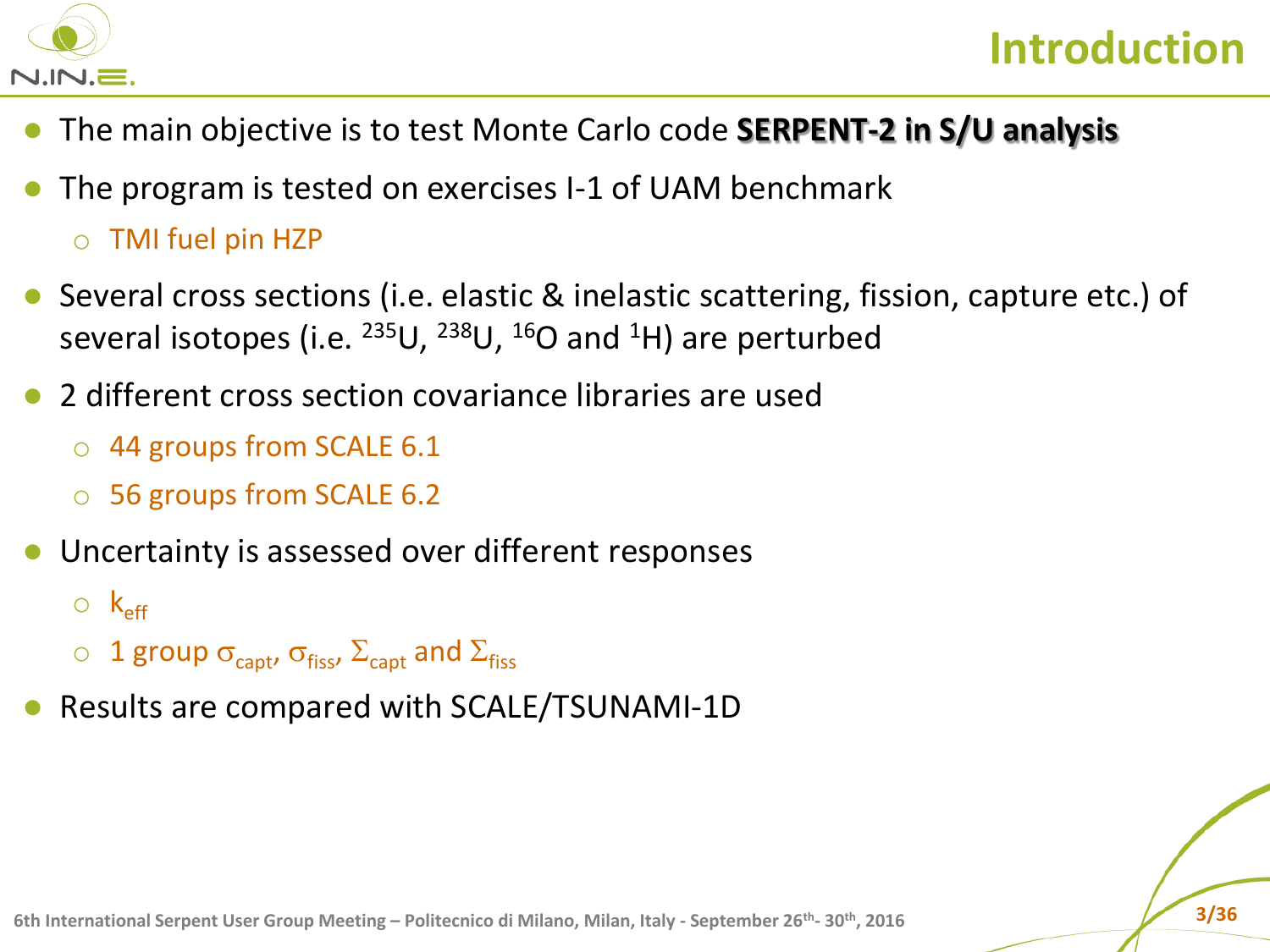

Correlation

● The effect of a perturbation of a parameter x on the response R is:

$$
S_{R,x} = \frac{dR/R}{dx/x}
$$

● Uncertainty can be calculated using the **sandwitch rule**:



$$
Var[R] = S_{R,x} Cov[x](S_{R,x})
$$

$$
\sigma[R] = \sqrt{Var[R]}
$$

 $0,75$ 

 $-0,5$ 

 $-0,25$ 

 $-0,25$ 

 $-0.5$ 

 $-0,75$ 

 $-1$ 

۰0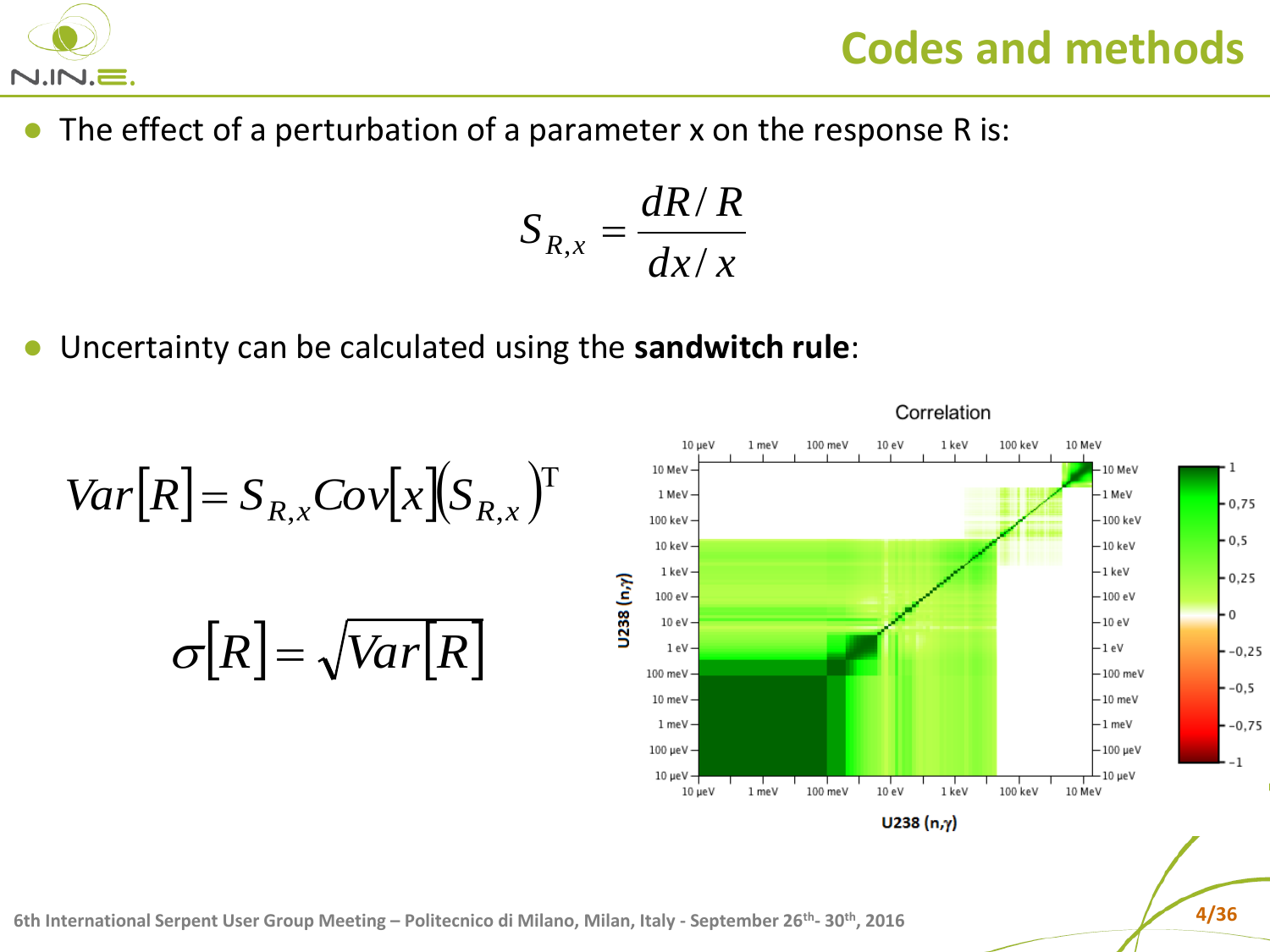

- SERPENT-2 is a 3D continuous-energy Monte Carlo code for reactor physics calculation
- In this work a modified version of SERPENT-2 (provided by UC Berkeley), with implemented GPT is used to calculate sensitivity coefficients of different response functions (i.e.  $k_{\text{eff}}$ , homogenized microscopic and macroscopic cross sections) related to the perturbation of input cross sections.



- Details about this program can be found in  $\rightarrow$  M. Aufiero et al. "*A collision historybased approach to sensitivity/perturbation calculations in the continuous energy Monte Carlo code SERPENT*"
- 2 different cross section covariance libraries are used for uncertainty quantification:
	- o 44 groups from SCALE 6.1
	- o 56 groups from SCALE 6.2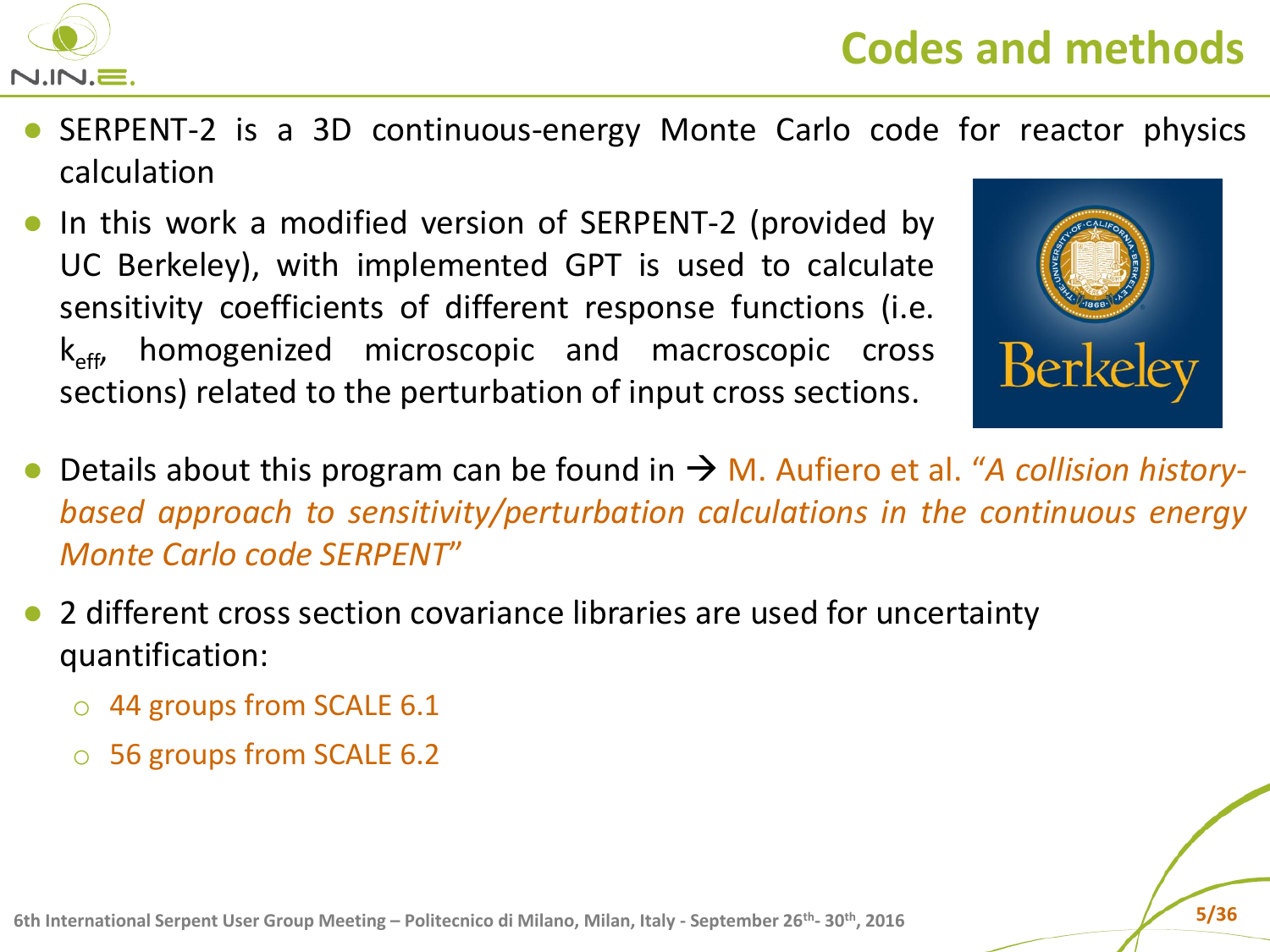

● Considered case

#### o TMI pin at HZP



p - pitch of the unit cell

| <b>Parameter</b>                       | <b>Value</b>    |
|----------------------------------------|-----------------|
| Unit cell pitch, [mm]                  | 14.427          |
| Fuel pellet diameter, [mm]             | 9.391           |
| Fuel pellet material                   | UO <sub>2</sub> |
| Fuel density, $\lceil g/cm^3 \rceil$   | 10.283          |
| Fuel enrichment, w/o                   | 4.85            |
| Cladding outside diameter, [mm]        | 10.928          |
| Cladding thickness, [mm]               | 0.673           |
| Cladding material                      | Zircaloy-4      |
| Cladding density, [g/cm <sup>3</sup> ] | 6.55            |
| Gap material                           | He              |
| Moderator material                     | H۶              |

| <b>Parameter / Reactor condition</b>                       | <b>HZP</b> | <b>HFP</b> |
|------------------------------------------------------------|------------|------------|
| Fuel temperature, $[K]$                                    | 551        | 900        |
| Cladding temperature, $[K]$                                | 551        | 600        |
| Moderator (coolant) temperature, [K]                       | 551        | 562        |
| Moderator (coolant) density, $\lceil \text{kg/m}^3 \rceil$ | 766        | 748.4      |
| [MWt], Reactor power                                       | 2.772      | 2 772      |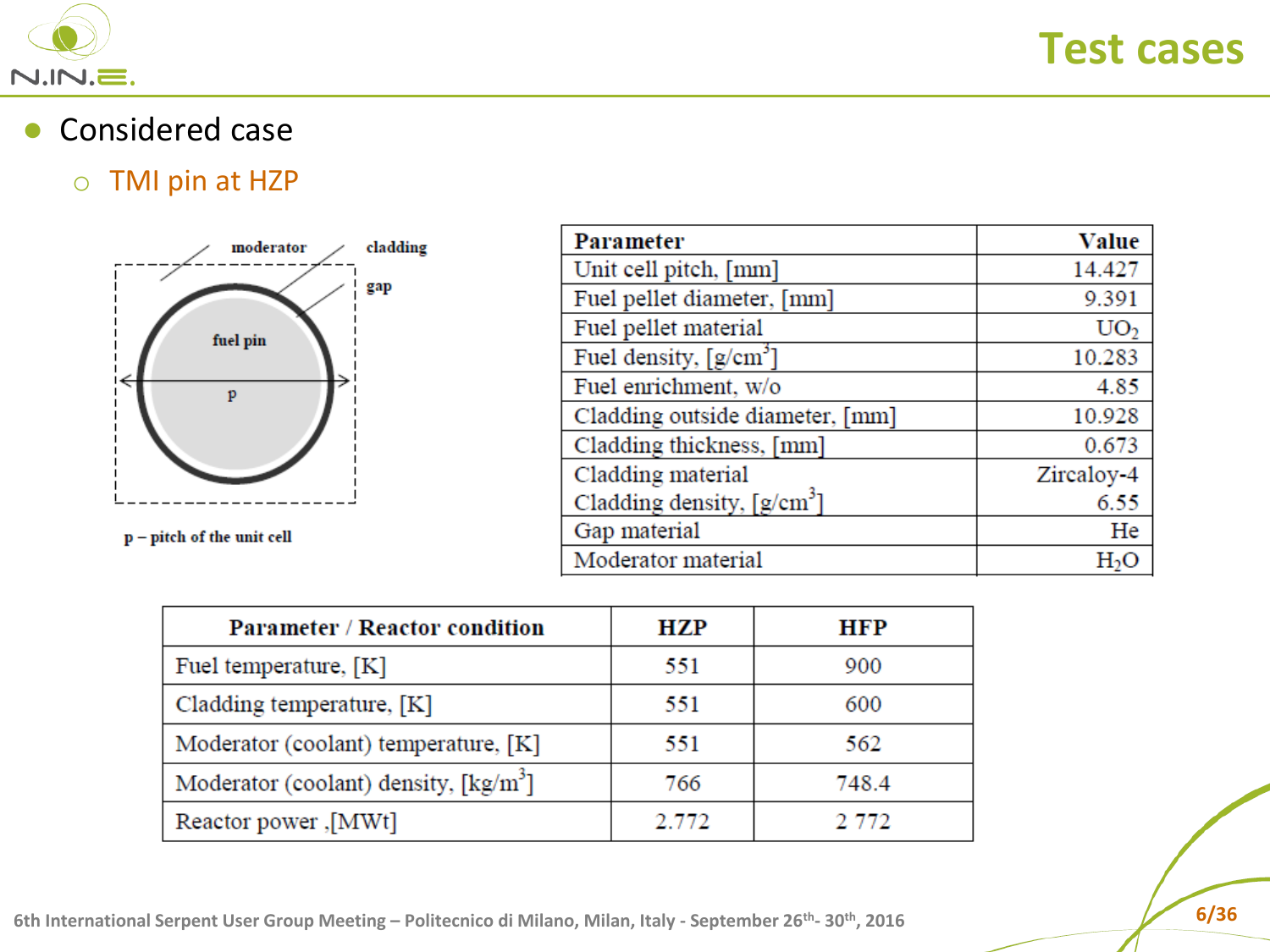



- Isotopes considered in uncertainty quantification
	- o U-238
	- o U-235
	- o O-16
	- o H-1
- Perturbed cross sections
	- o (n, elastic)
	- $\circ$  (n, n')
	- o (n, fission)
	- $\circ$  (n,  $\gamma$ )
	- o nu-bar
	- o chi-bar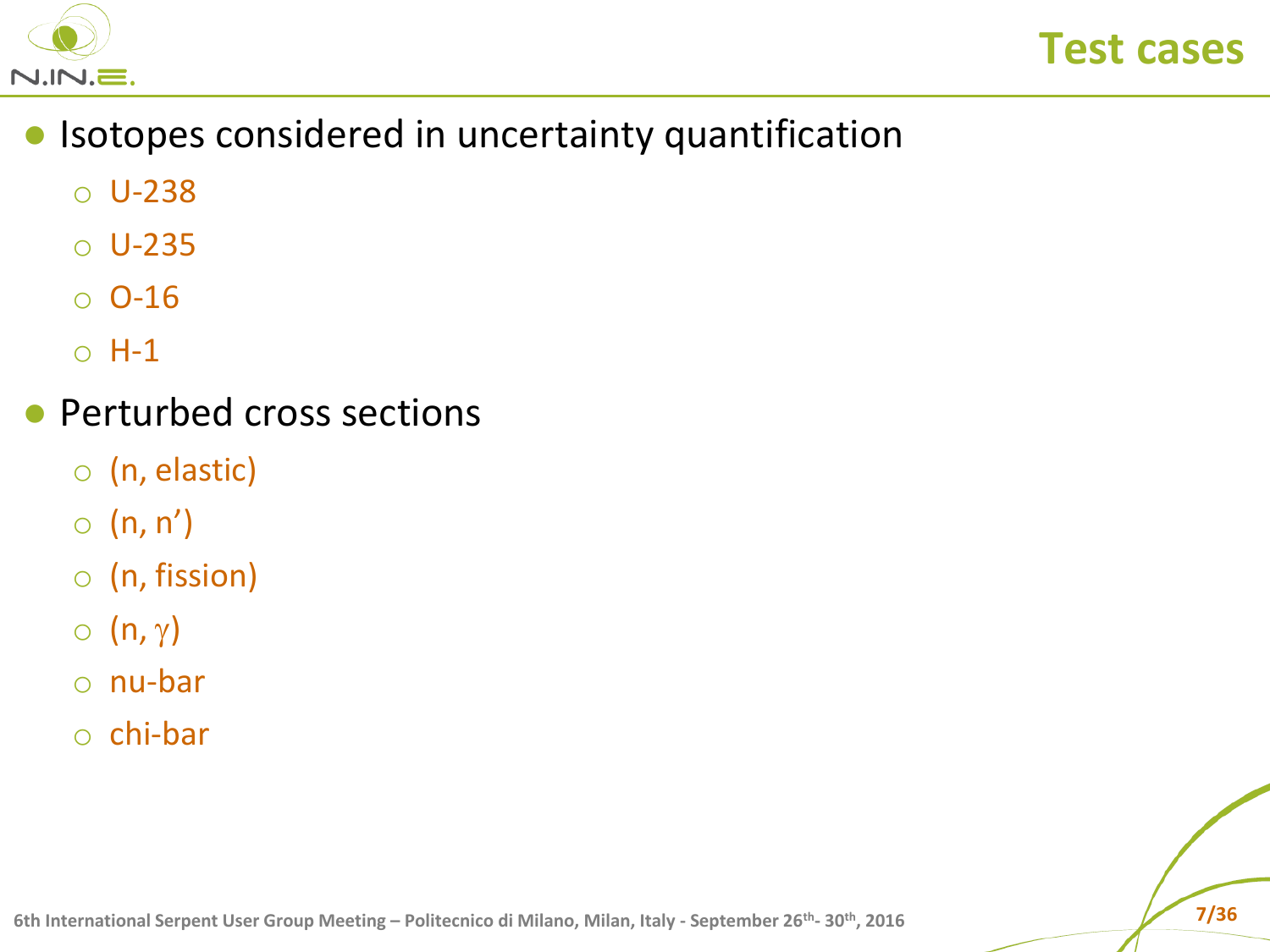



## **Uncertainty quantification**



**6th International Serpent User Group Meeting – Politecnico di Milano, Milan, Italy - September 26<sup>th</sup>- 30<sup>th</sup>, 2016<br><b>8/36**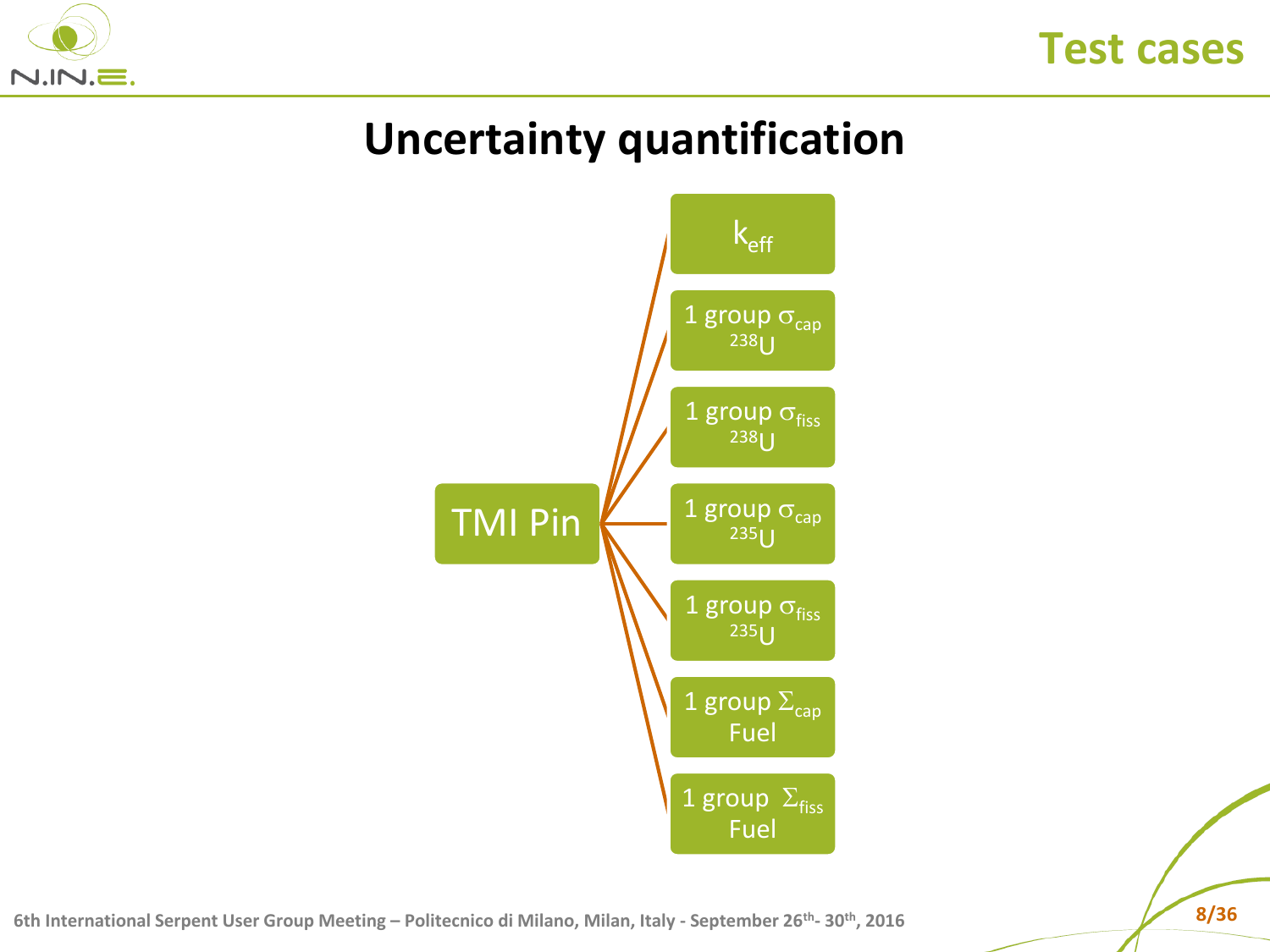

## **Uncertainty quantification**

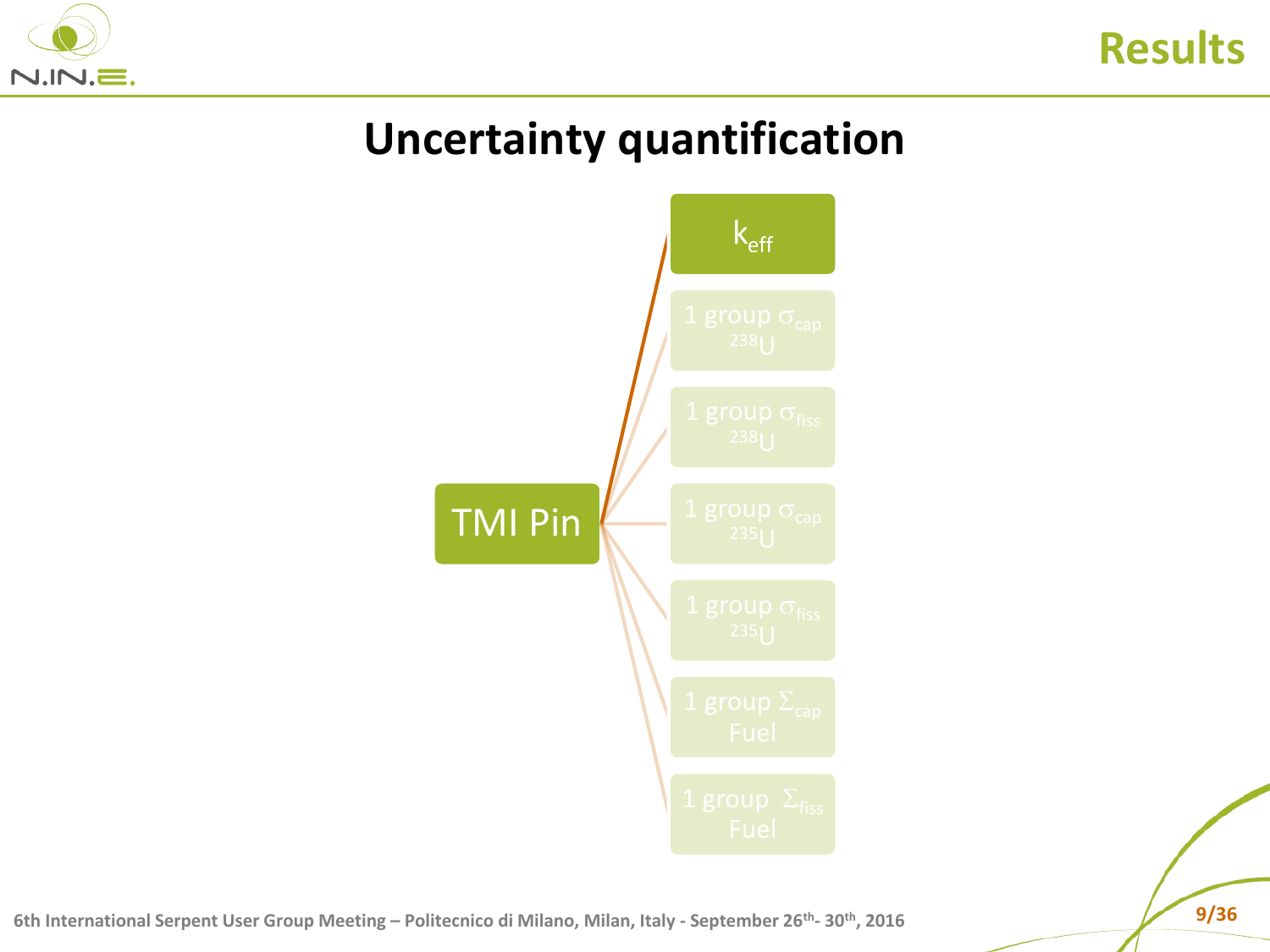

## **Results – TMI Pin - keff**

#### **TMI Pin - keff - <sup>235</sup>U (n,fission)**

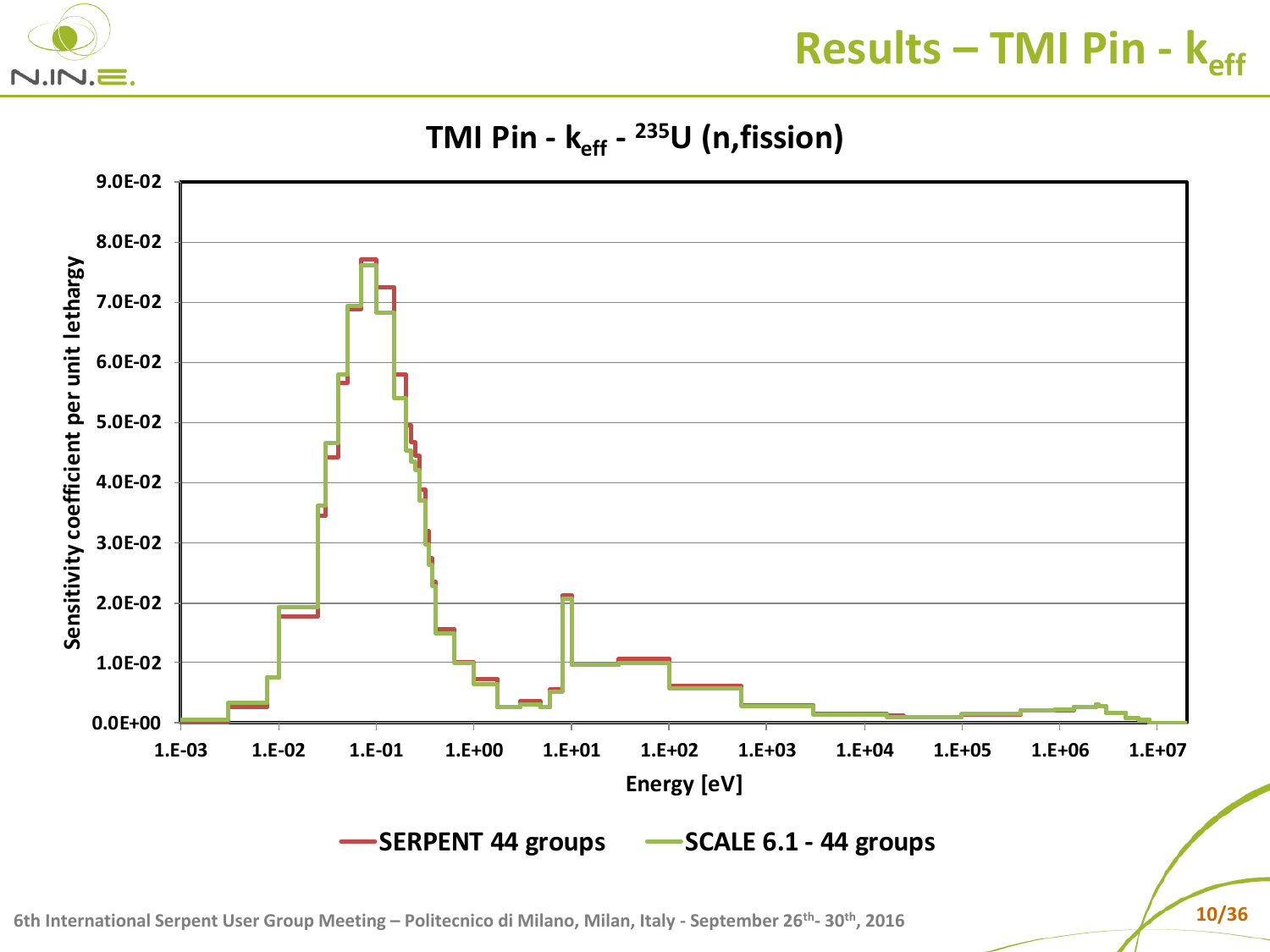

## **Results – TMI Pin -**  $k_{eff}$

**TMI Pin - keff - <sup>235</sup>U (n,fission)**

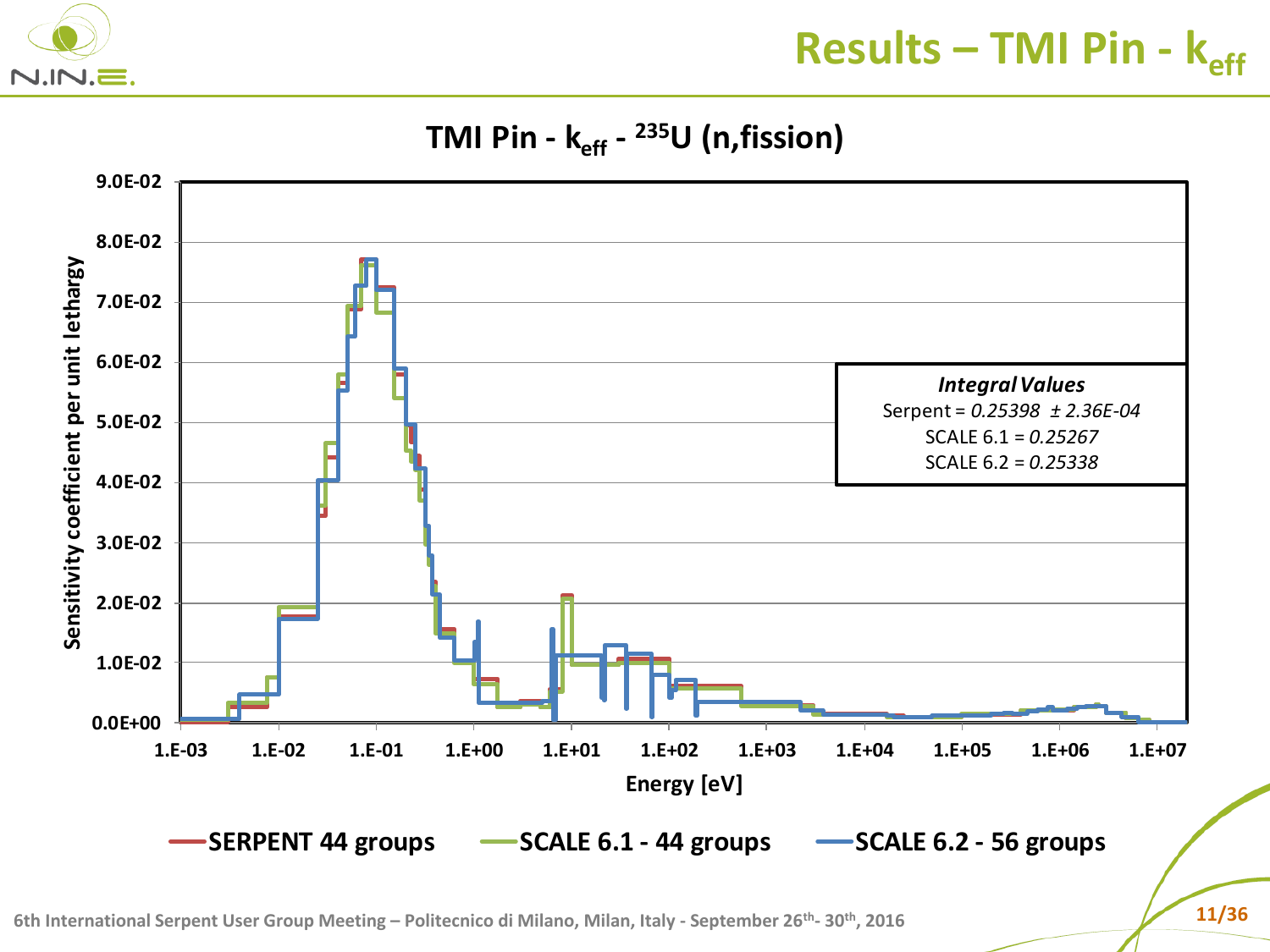

**Results – TMI Pin - keff**

**TMI Pin - keff - <sup>235</sup>U (n,**g**)** 

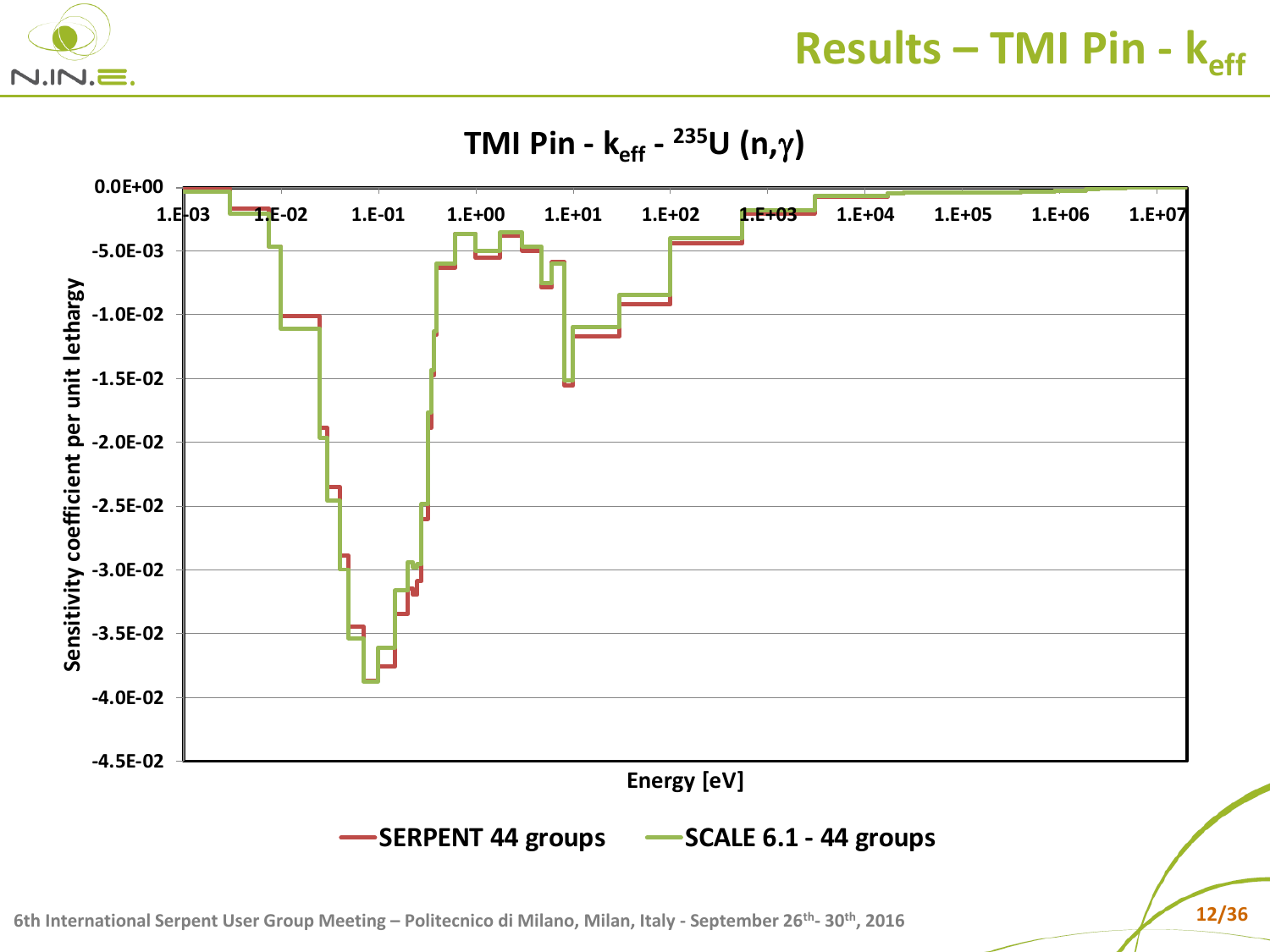

**TMI Pin - keff - <sup>235</sup>U (n,**g**)** 

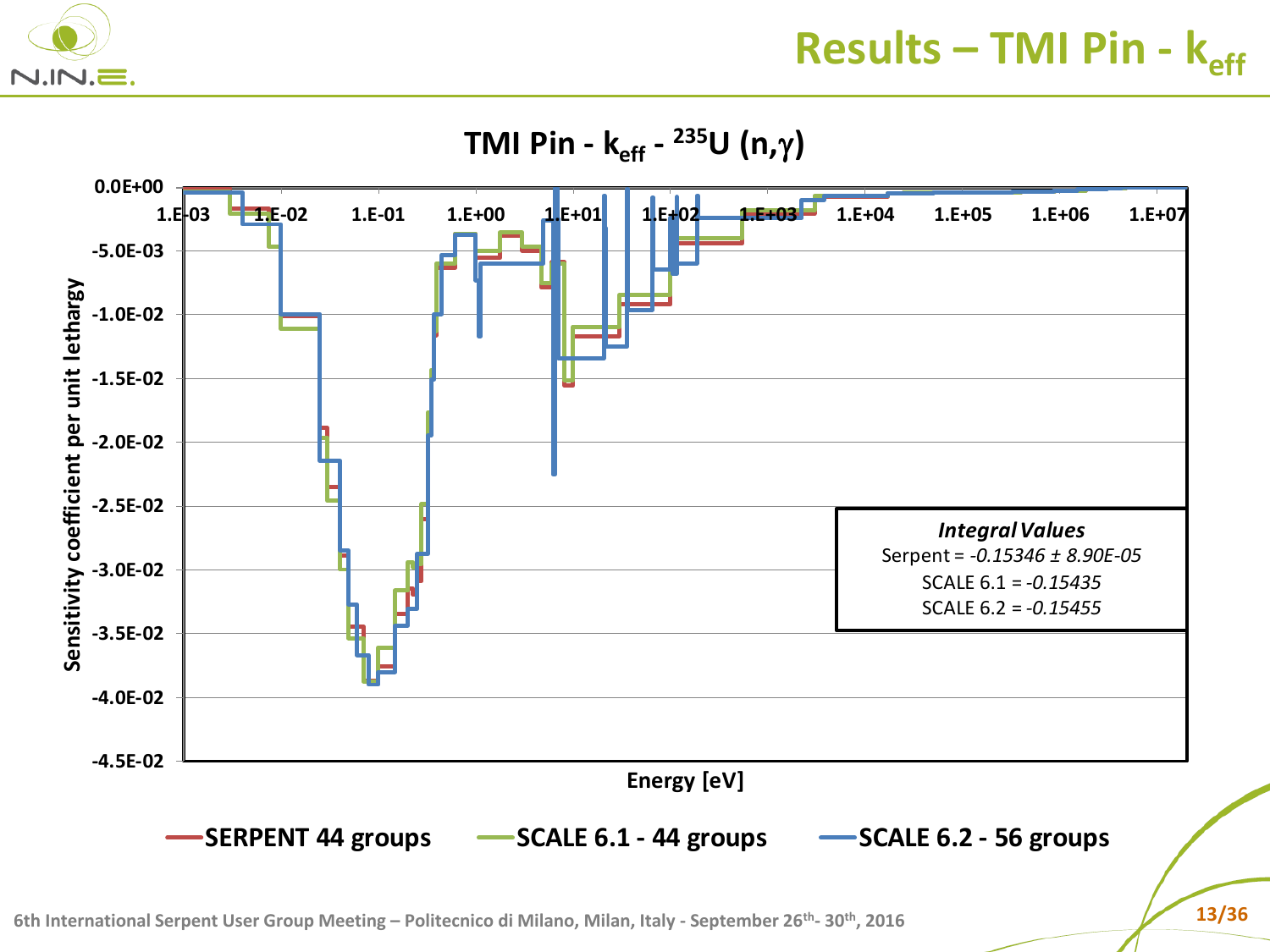

**Results – TMI Pin - keff**

**TMI Pin - keff - <sup>235</sup>U nubar** 

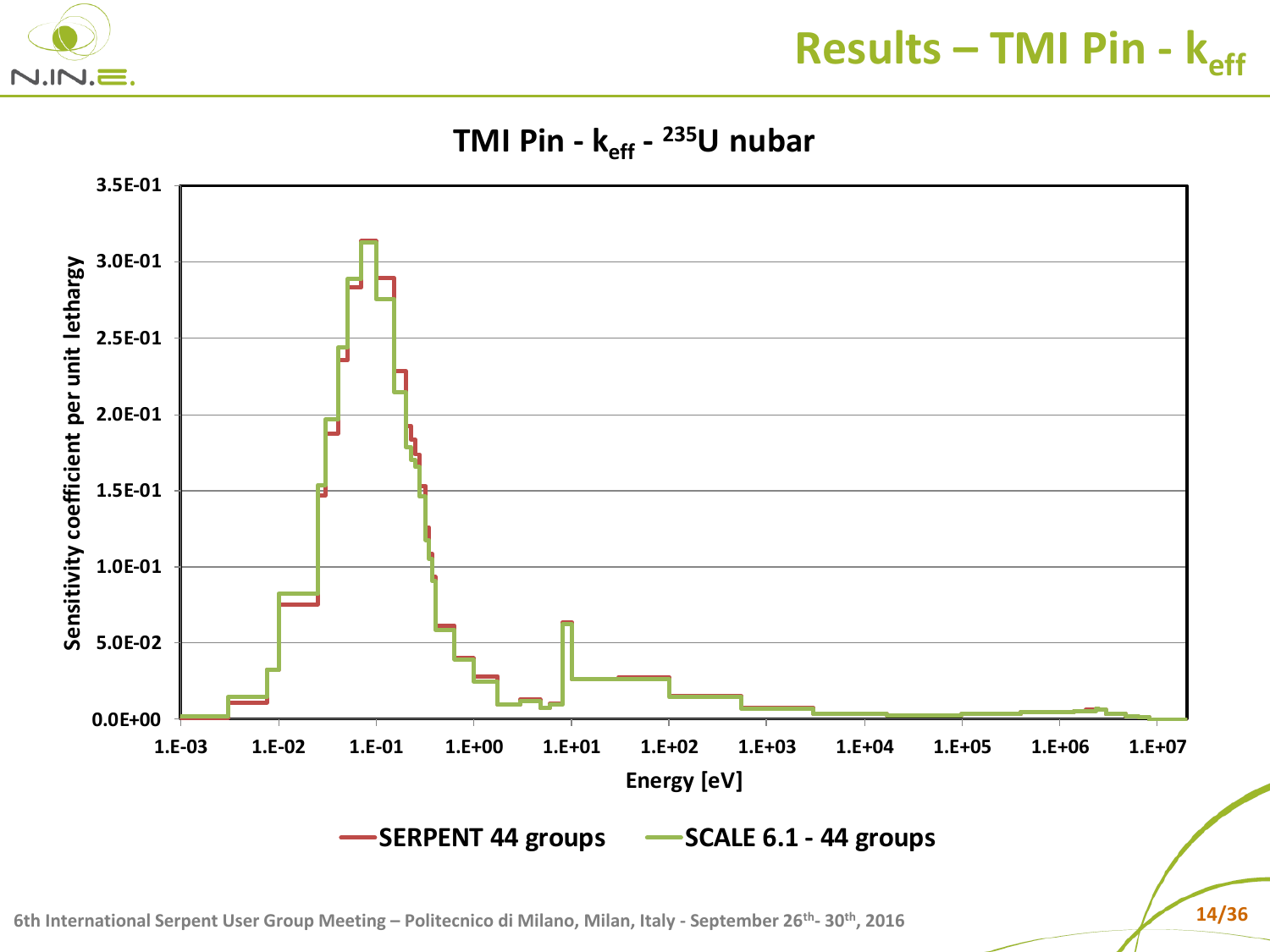

**Results – TMI Pin -**  $k_{eff}$ 

**TMI Pin - keff - <sup>235</sup>U nubar** 

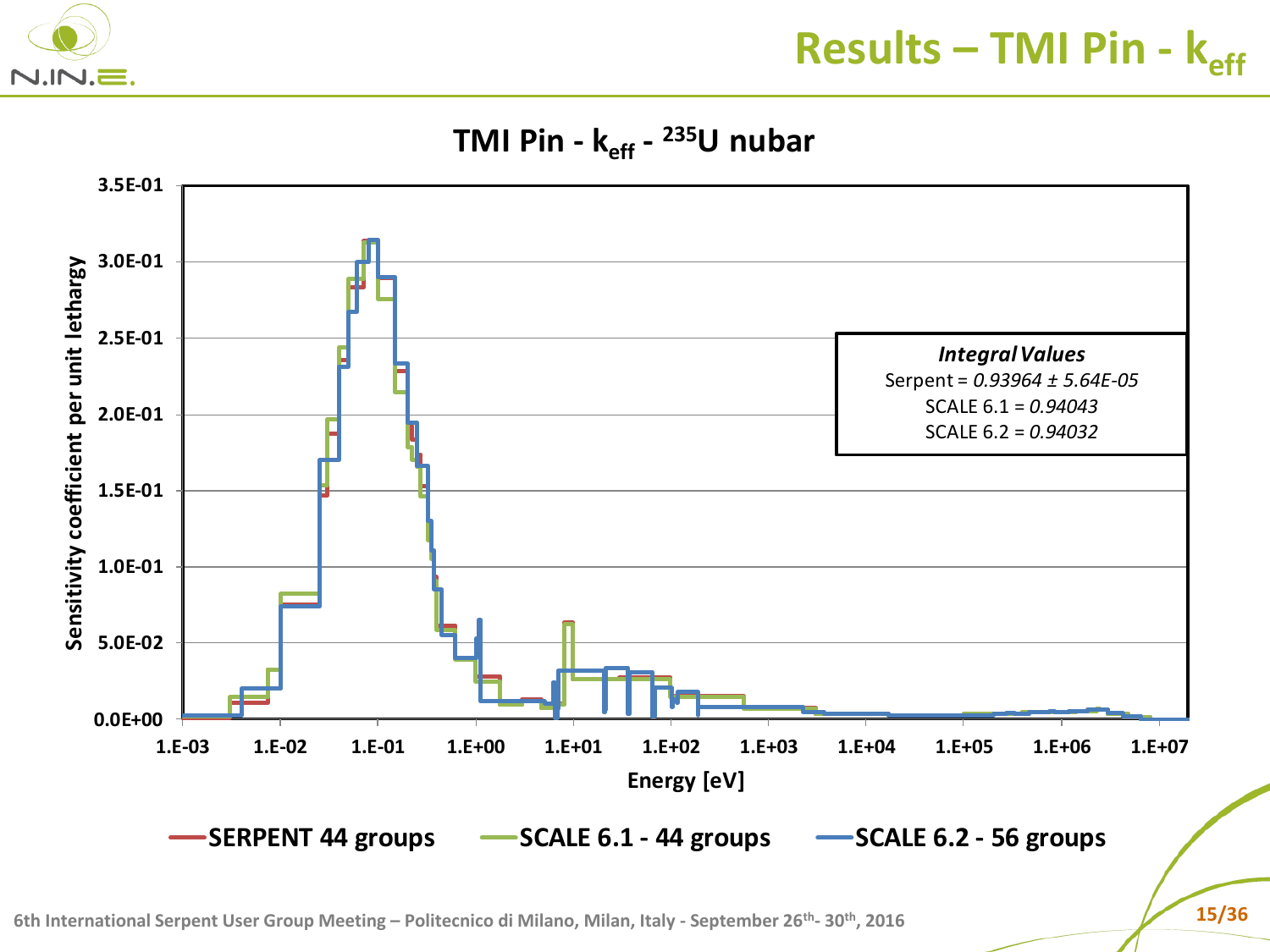

**Results – TMI Pin -**  $k_{eff}$ 

#### **TMI Pin - keff - <sup>238</sup>U (n,n')**



**6th International Serpent User Group Meeting – Politecnico di Milano, Milan, Italy - September 26th - 30th, 2016 16/36**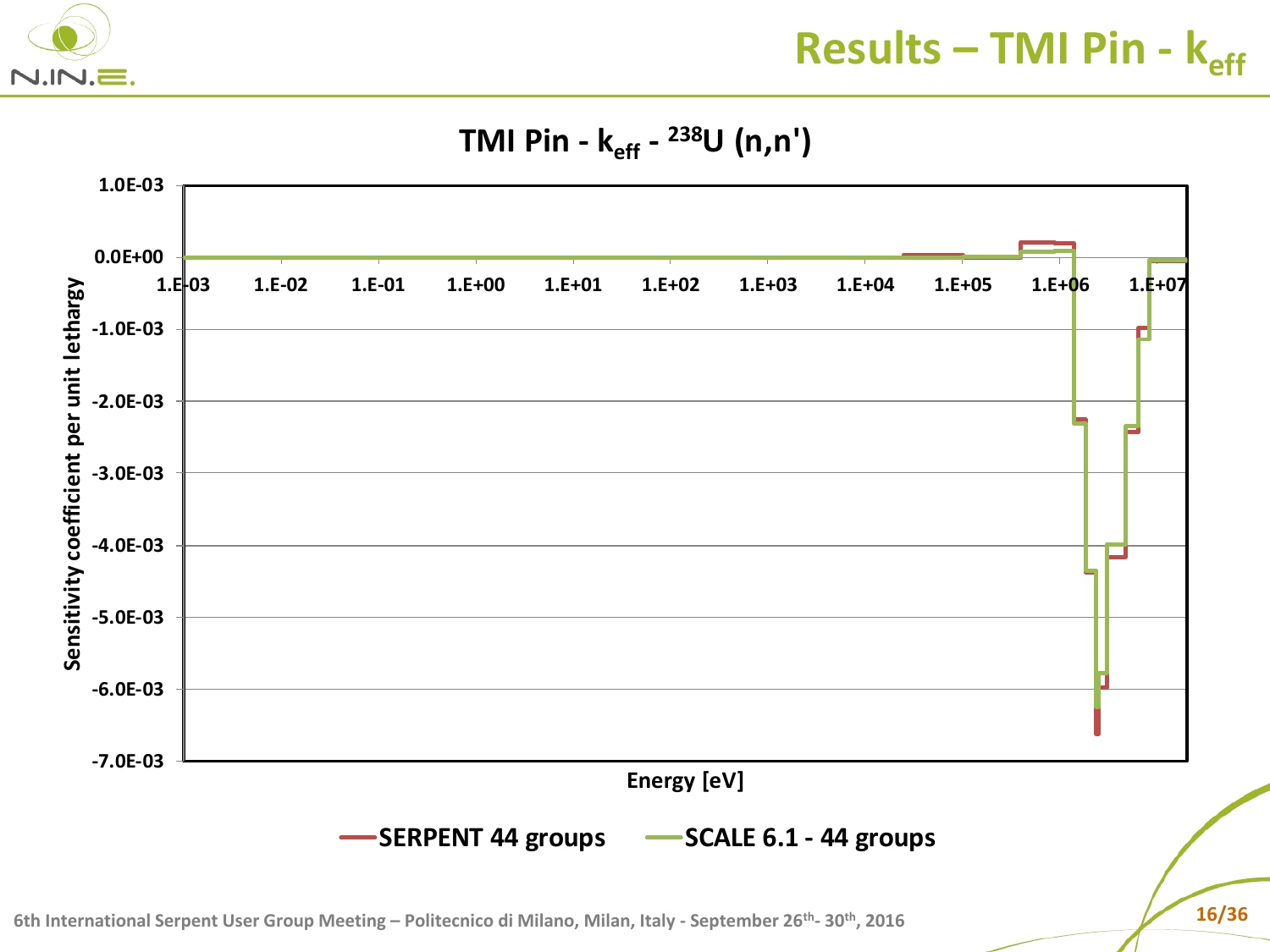

**Results – TMI Pin -**  $k_{eff}$ 

#### **TMI Pin - keff - <sup>238</sup>U (n,n')**

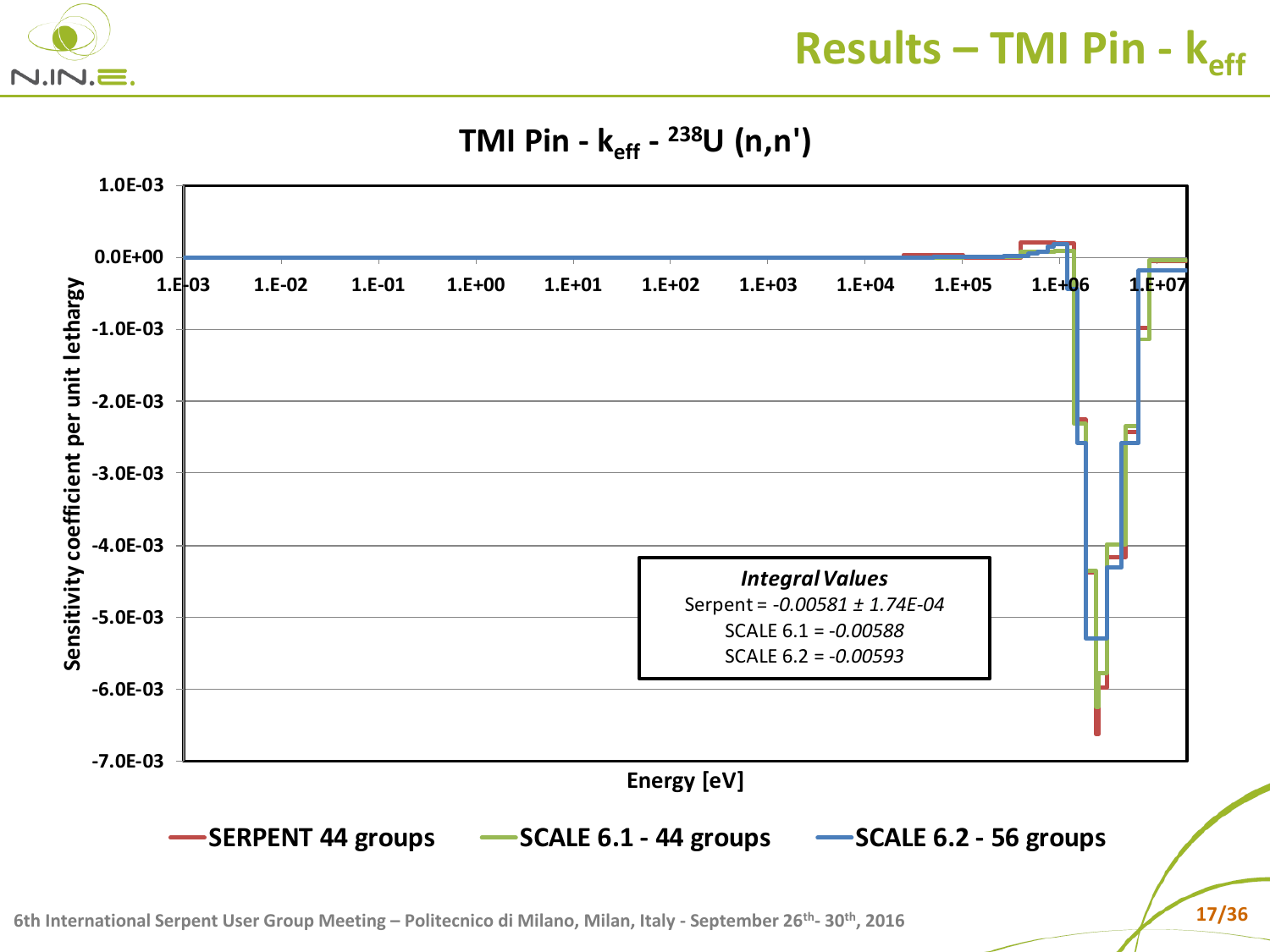

**Results – TMI Pin - keff**

#### **TMI Pin - keff - <sup>238</sup>U (n,fission)**

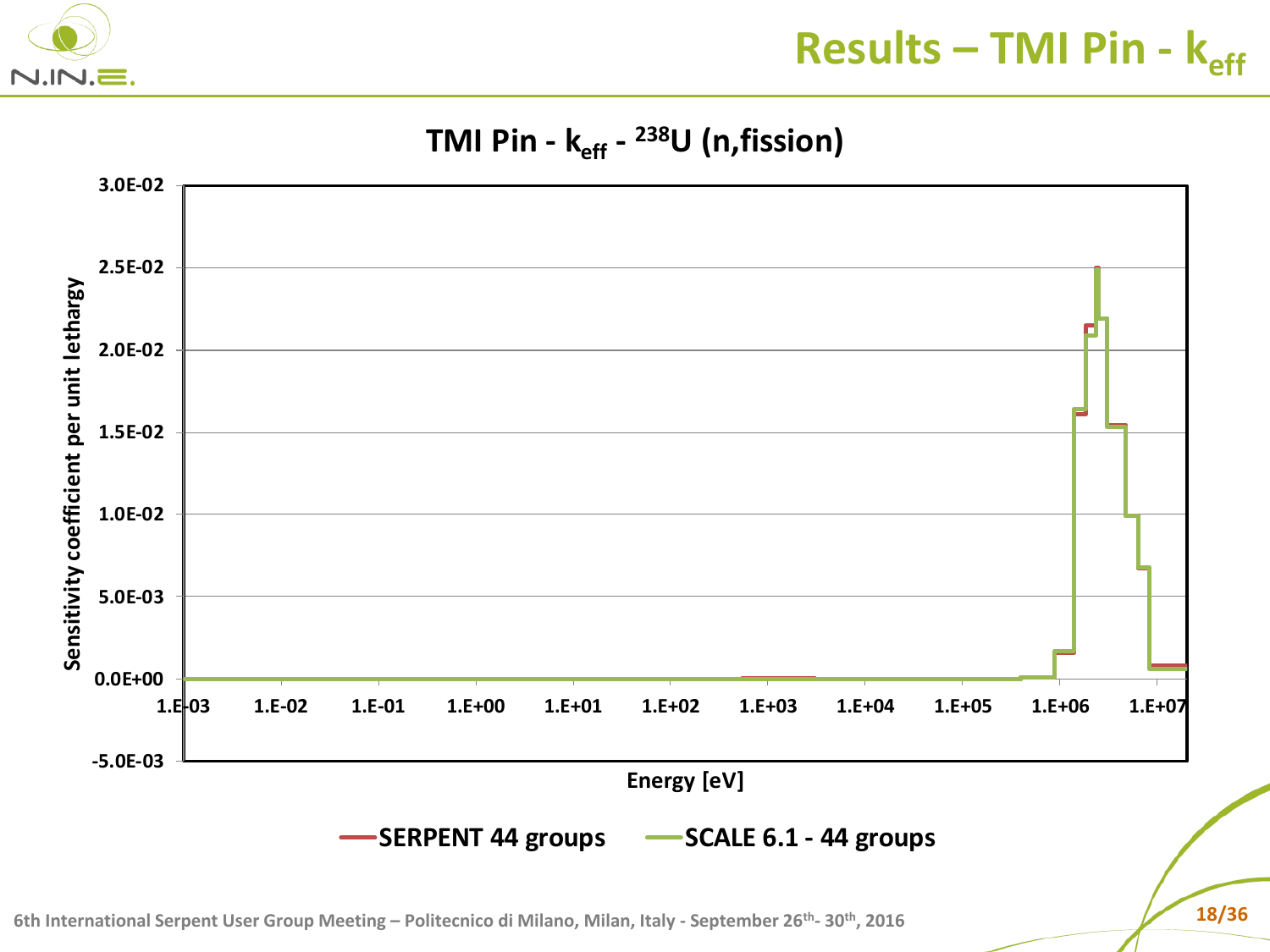

#### **TMI Pin - keff - <sup>238</sup>U (n,fission)**

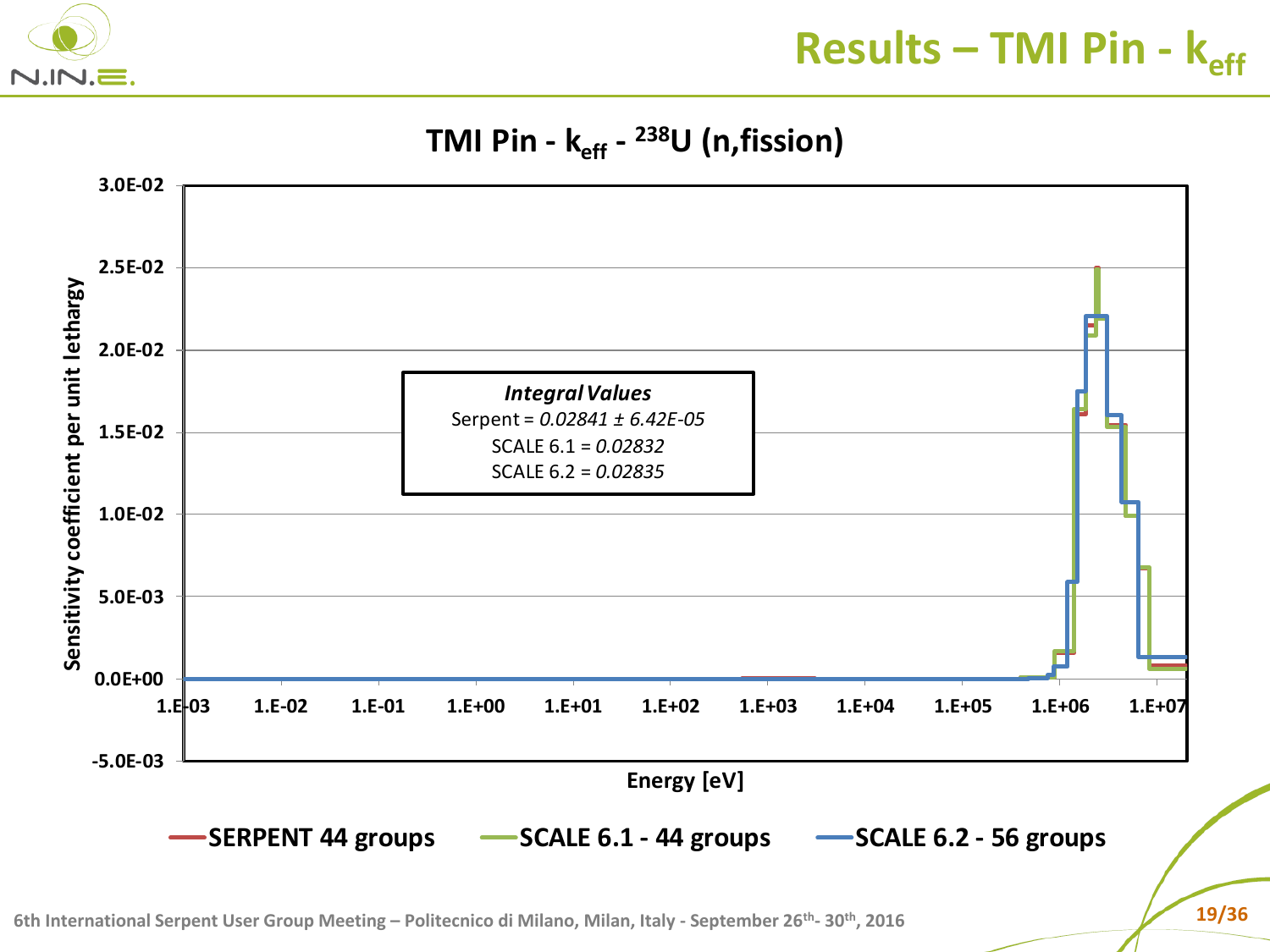

**Results – TMI Pin -**  $k_{eff}$ 

**TMI Pin - keff - <sup>238</sup>U (n,**g**)**



**6th International Serpent User Group Meeting – Politecnico di Milano, Milan, Italy - September 26th - 30th, 2016 20/36**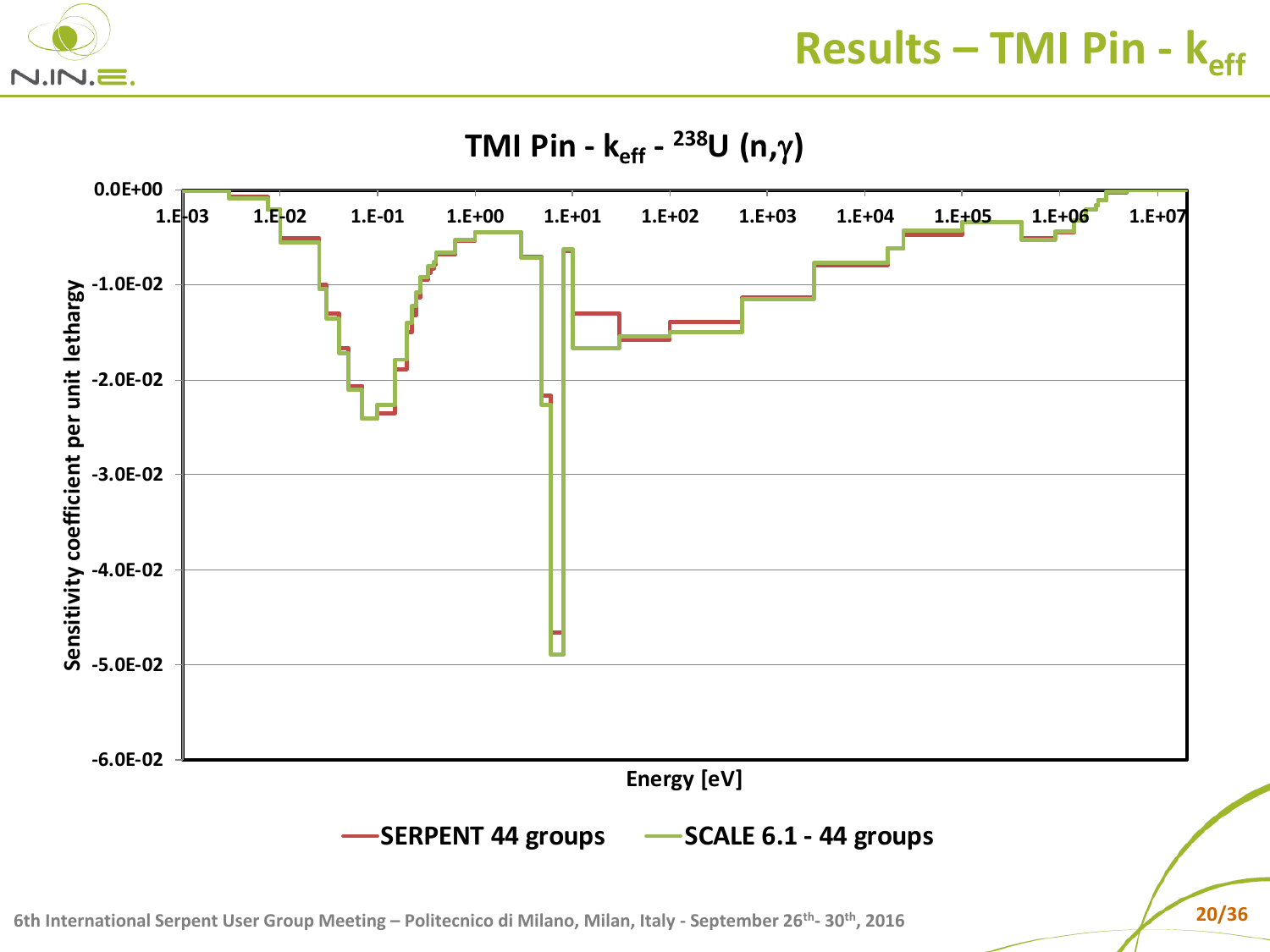

**Results – TMI Pin -**  $k_{eff}$ 

**TMI Pin - keff - <sup>238</sup>U (n,**g**)**

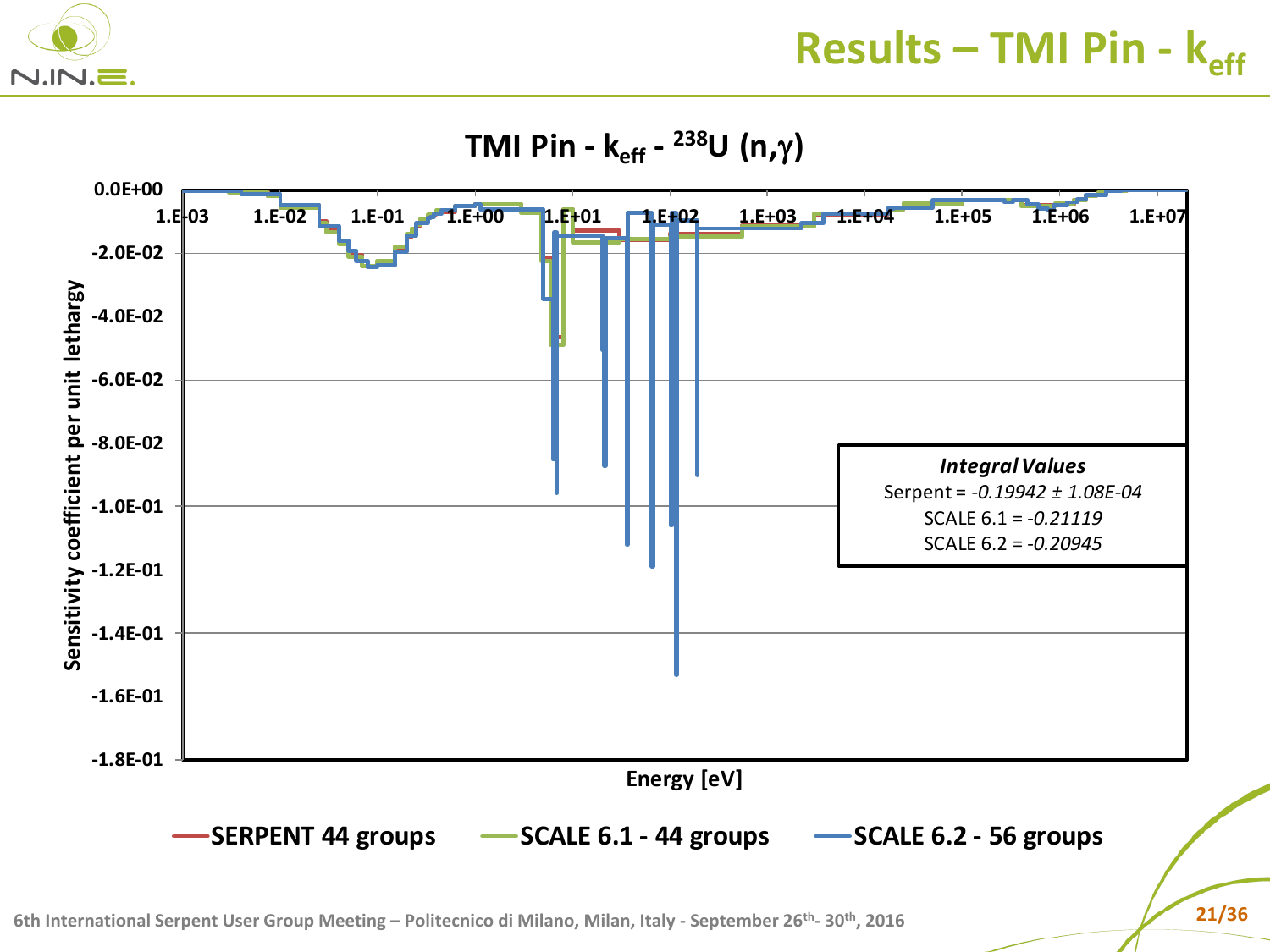

## **Uncertainty quantification – TMI Pin -**  $k_{eff}$

|                               |                         | <b>SERPENT 44 groups</b>                                 | <b>SCALE 6.1 44 groups</b>                               | SCALE 6.2 56 groups                                      |
|-------------------------------|-------------------------|----------------------------------------------------------|----------------------------------------------------------|----------------------------------------------------------|
| <b>Covariance Matrix</b>      |                         | Relative standard deviation in<br>$k_{\text{eff}}$ (pcm) | Relative standard deviation in<br>$k_{\text{eff}}$ (pcm) | Relative standard deviation in<br>$k_{\text{eff}}$ (pcm) |
| $235$ U nubar                 | $235$ U nubar           | 264.63                                                   | 264.78                                                   | 341.22                                                   |
| <sup>238</sup> U $(n,\gamma)$ | $238$ U (n,γ)           | 253.32                                                   | 269.32                                                   | 275.11                                                   |
| $235U(n,\gamma)$              | $235U(n,\gamma)$        | 208.99                                                   | 210.53                                                   | 196.52                                                   |
| 238U(n,n')                    | 238U(n,n')              | 114.25                                                   | 113.08                                                   | 113.60                                                   |
| $235U \chi$                   | $235U \chi$             | 93.73                                                    | 92.72                                                    | 152.32                                                   |
| 235U(n, fiss)                 | $235U$ (n, fiss)        | 76.86                                                    | 76.26                                                    | 76.65                                                    |
| <sup>238</sup> U nubar        | <sup>238</sup> U nubar  | 70.47                                                    | 69.66                                                    | 70.41                                                    |
| ${}^{1}$ H (n,el)             | $\left( \ln 1$ H (n,el) | 23.97                                                    | 24.90                                                    | 16.15                                                    |

| <b>SERPENT 44 groups</b>    |                | SCALE 6.1 44 groups |                | SCALE 6.2 56 groups |                |  |
|-----------------------------|----------------|---------------------|----------------|---------------------|----------------|--|
| $\mathsf{K}_{\mathsf{eff}}$ | % $\Delta$ k/k | $k_{\text{eff}}$    | % $\Delta$ k/k | $K_{\text{eff}}$    | % $\Delta$ k/k |  |
| $1.43018 \pm 4E-05$         | 0.467%         | 1.42394             | 0.483%         | 1.42441             | 0.542%         |  |

**6th International Serpent User Group Meeting – Politecnico di Milano, Milan, Italy - September 26th - 30th, 2016 22/36**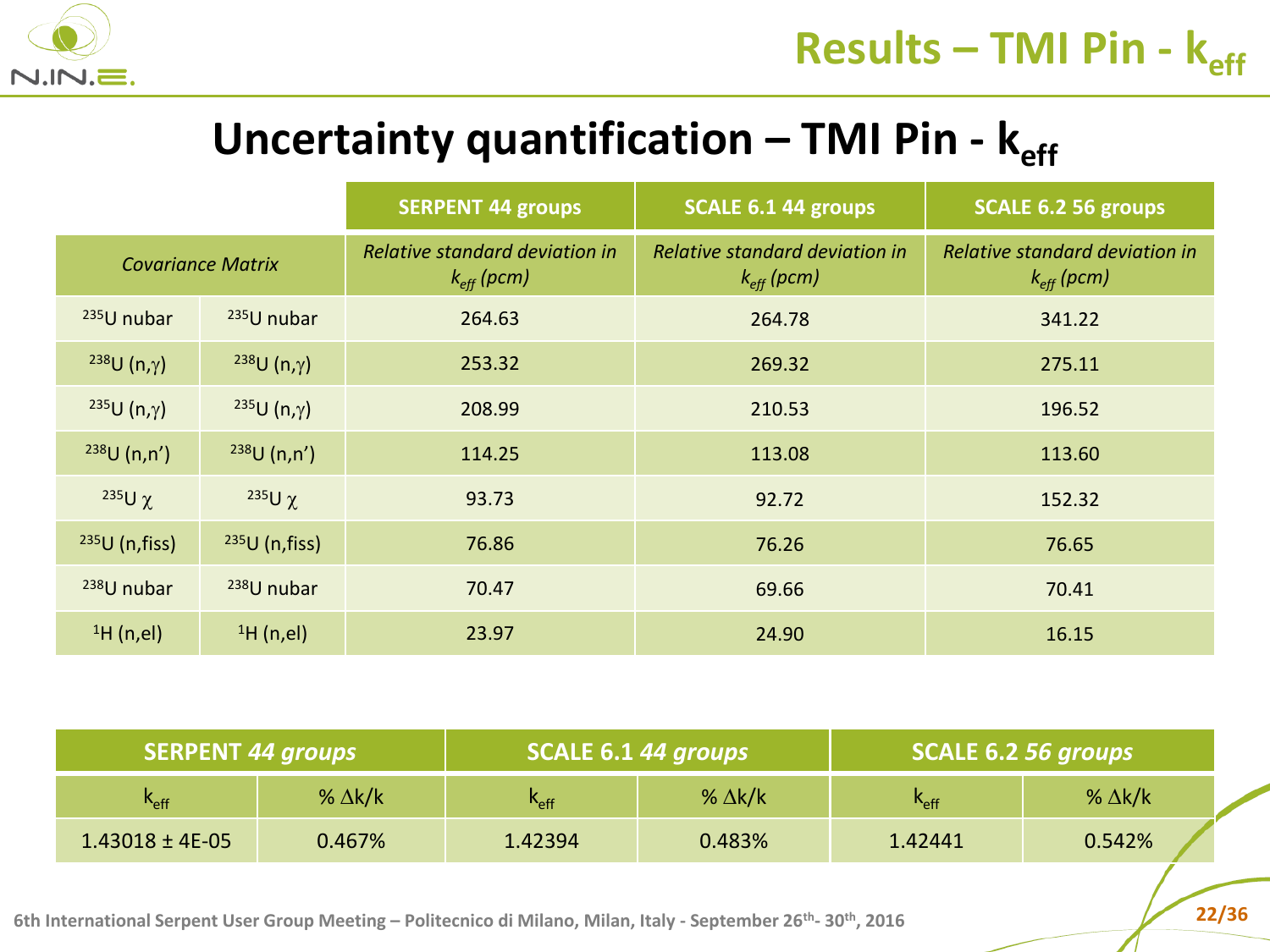



## **Uncertainty quantification**



**6th International Serpent User Group Meeting – Politecnico di Milano, Milan, Italy - September 26th - 30th, 2016 23/36**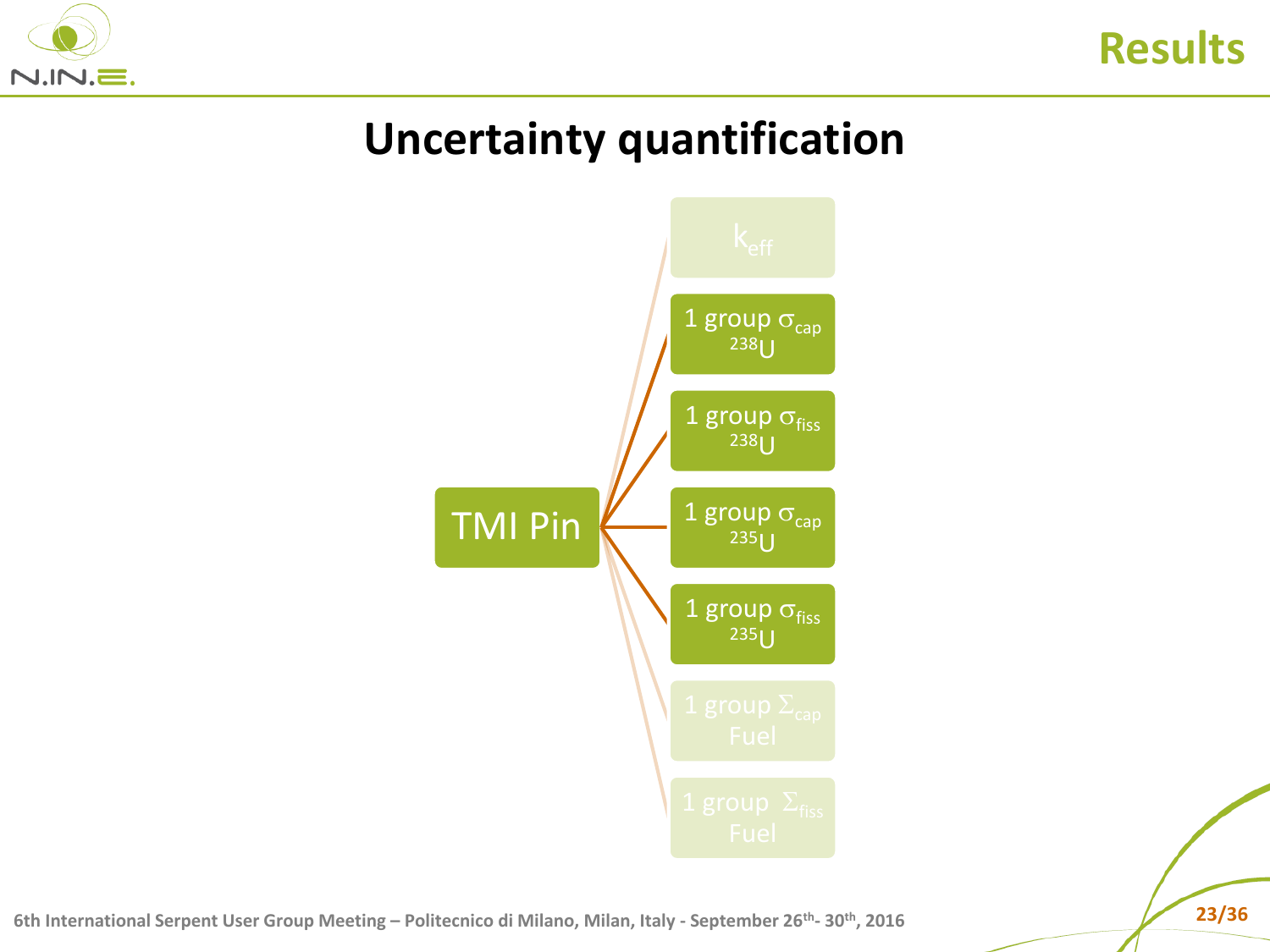



## **Direct and indirect effects**

- Sensitivity coefficients based on the Generalized Perturbation Theory expressions consist of 2 different effects:
	- o **Direct effects:** due to the perturbation of cross sections appearing directly in the response function
	- o **Indirect effects:** due to the perturbation of neutron flux (caused by the cross sections perturbation)
- These effects have been calculated separately with Serpent for the evaluation of the cross sections sensitivity coefficient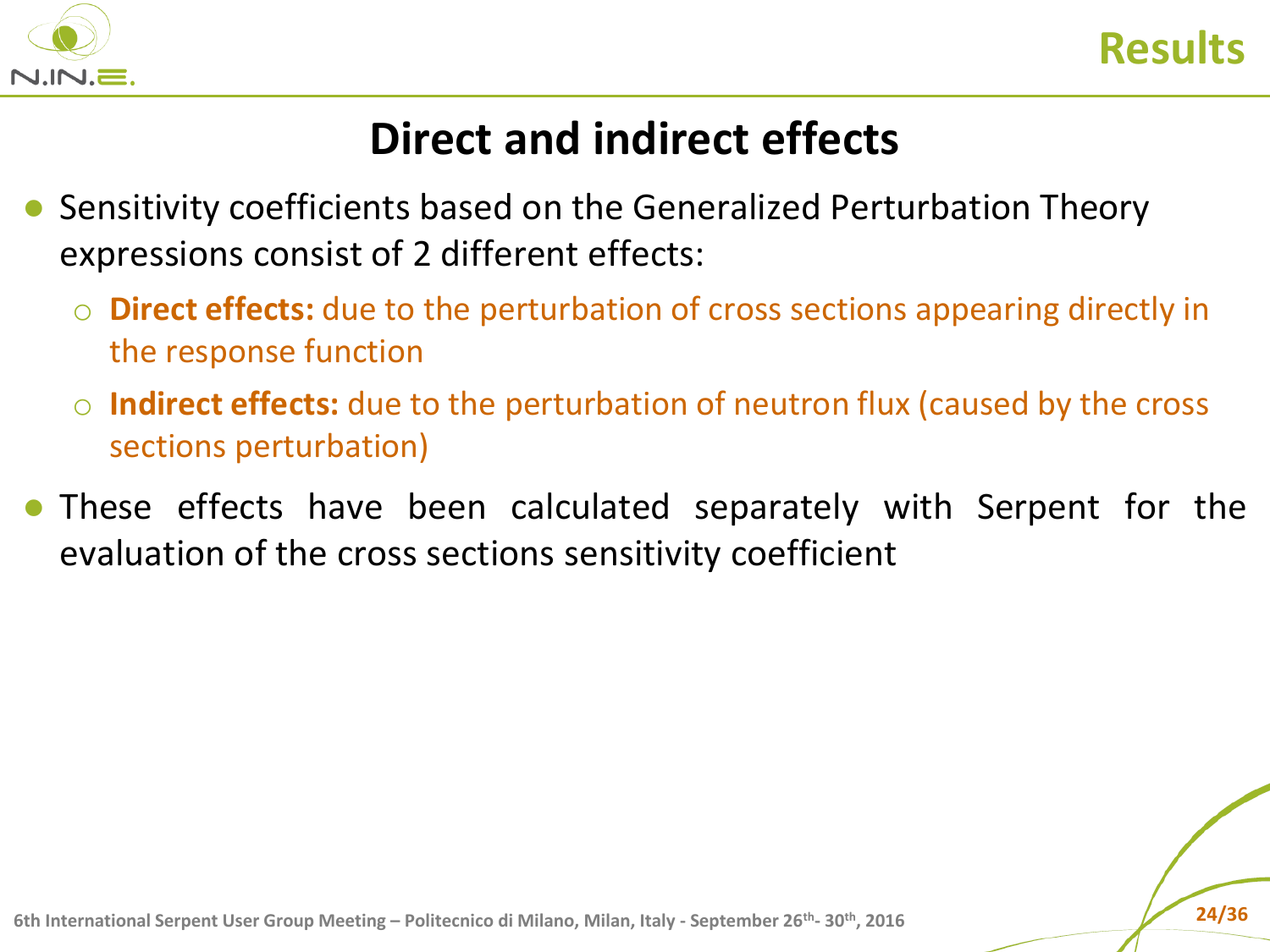

#### **Results – TMI Pin –**  $\sigma_{\text{capt, U238}}$  **sensitivity to <sup>238</sup>U (n,** $\gamma$ **)**



The **indirect term** is negative because an increase in the cross-section data enhances the local depression of the neutron flux, causing a decrease of the 1 group  $\sigma$ 

The **direct term** is positive because an increase in the cross-section data directly increase the 1 group  $\sigma$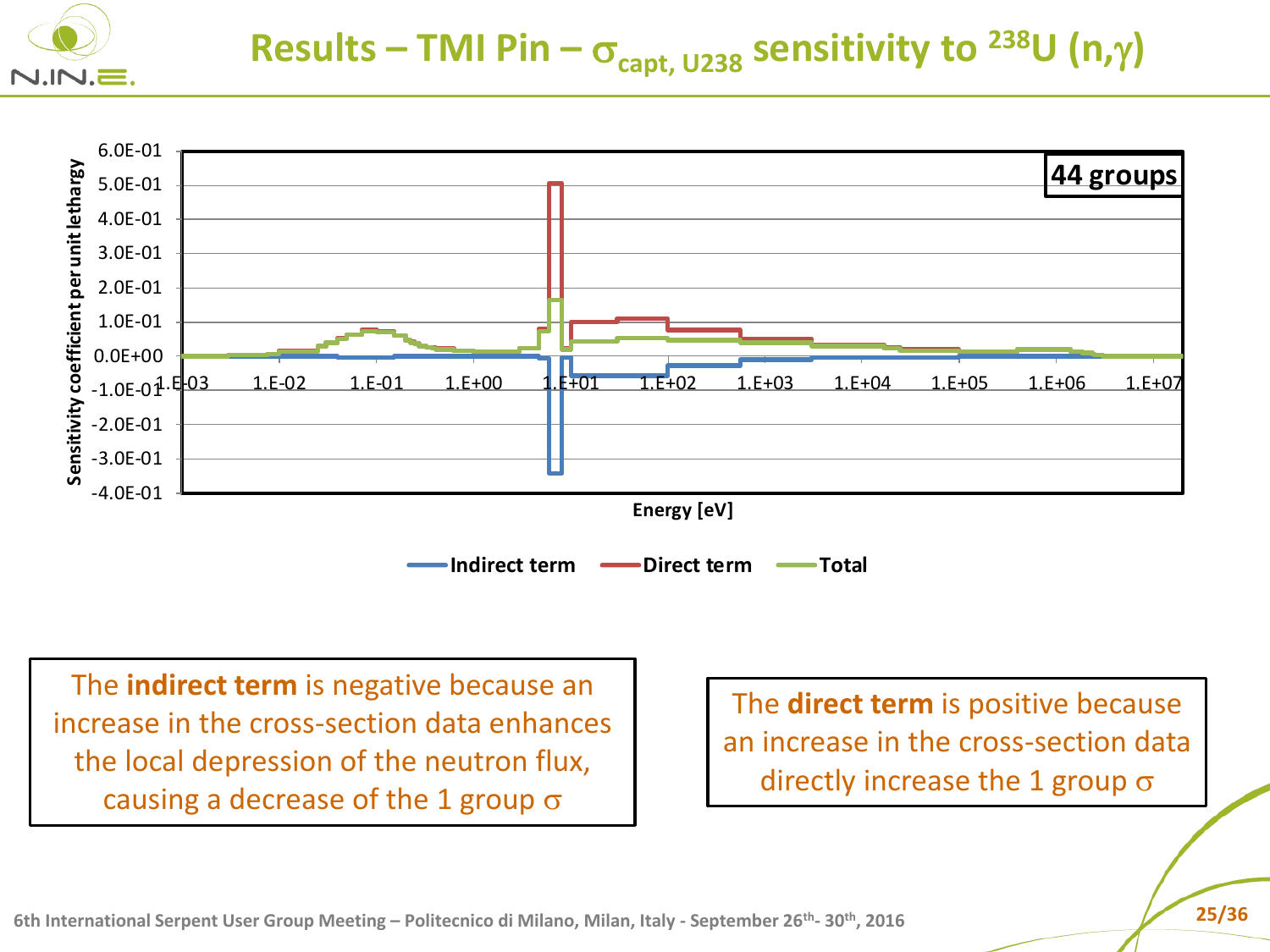

#### **Results – TMI Pin –**  $\sigma_{\text{capt, U238}}$  **sensitivity to <sup>238</sup>U (n,** $\gamma$ **)**



**6th International Serpent User Group Meeting – Politecnico di Milano, Milan, Italy - September 26th - 30th, 2016 26/36**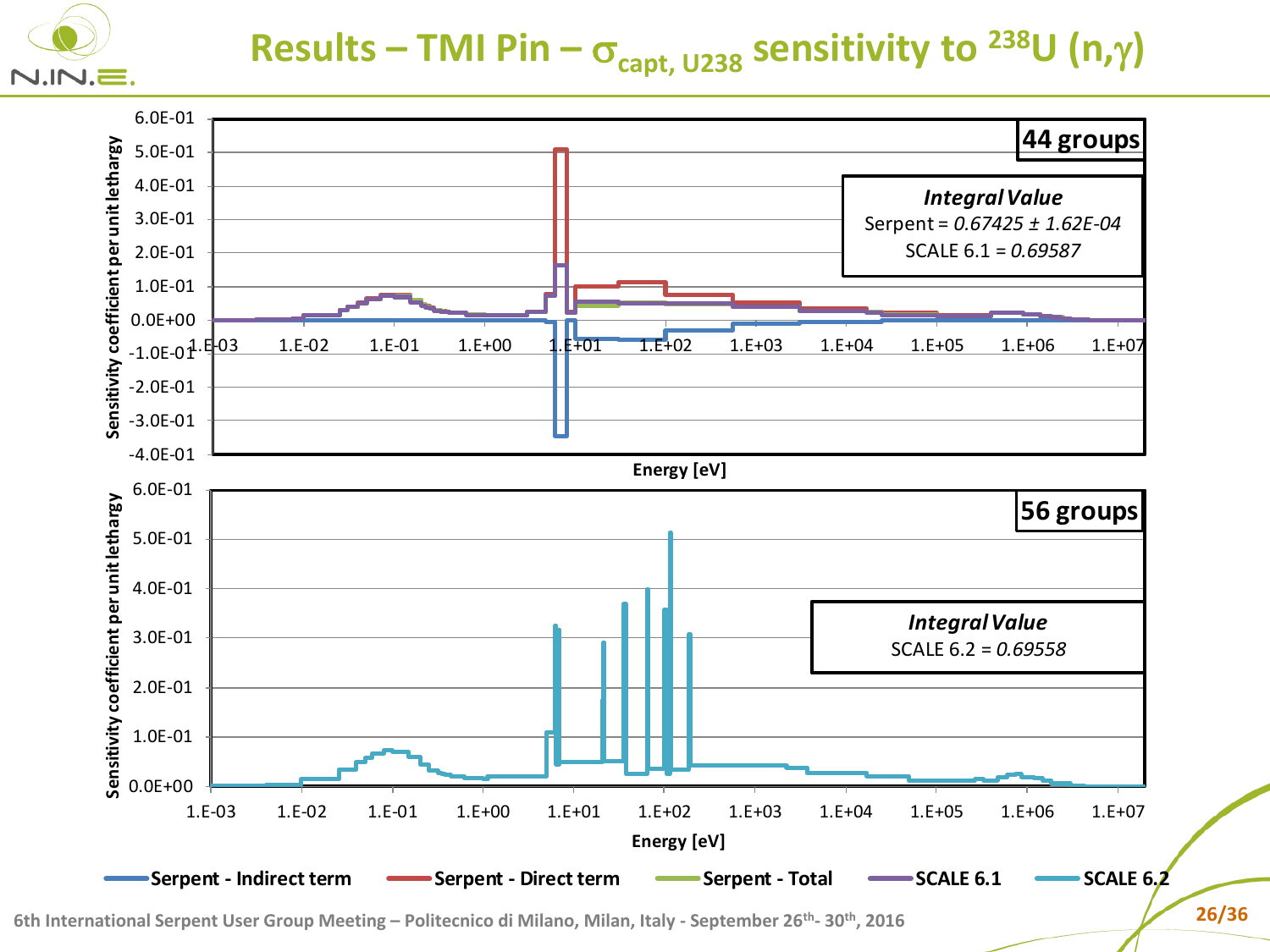

## **Results – TMI Pin –**  $\sigma_{\text{capt, U235}}$  **sensitivity to <sup>235</sup>U (n,** $\gamma$ **)**



**6th International Serpent User Group Meeting – Politecnico di Milano, Milan, Italy - September 26th - 30th, 2016 27/36**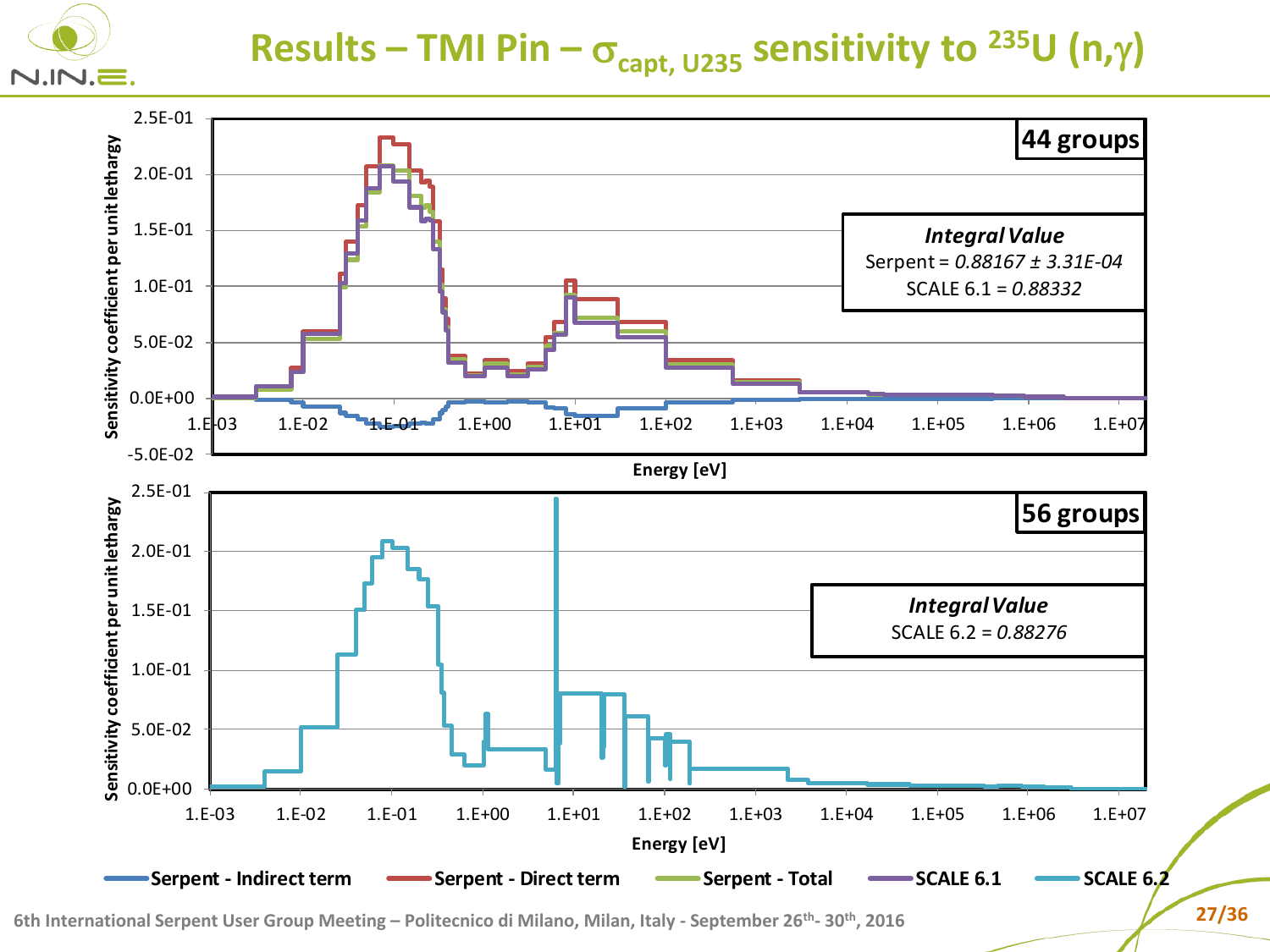

#### **Results – TMI Pin –**  $\sigma_{\text{fiss, U235}}$  **sensitivity to <sup>235</sup>U (n,fiss)**



**6th International Serpent User Group Meeting – Politecnico di Milano, Milan, Italy - September 26th - 30th, 2016 28/36**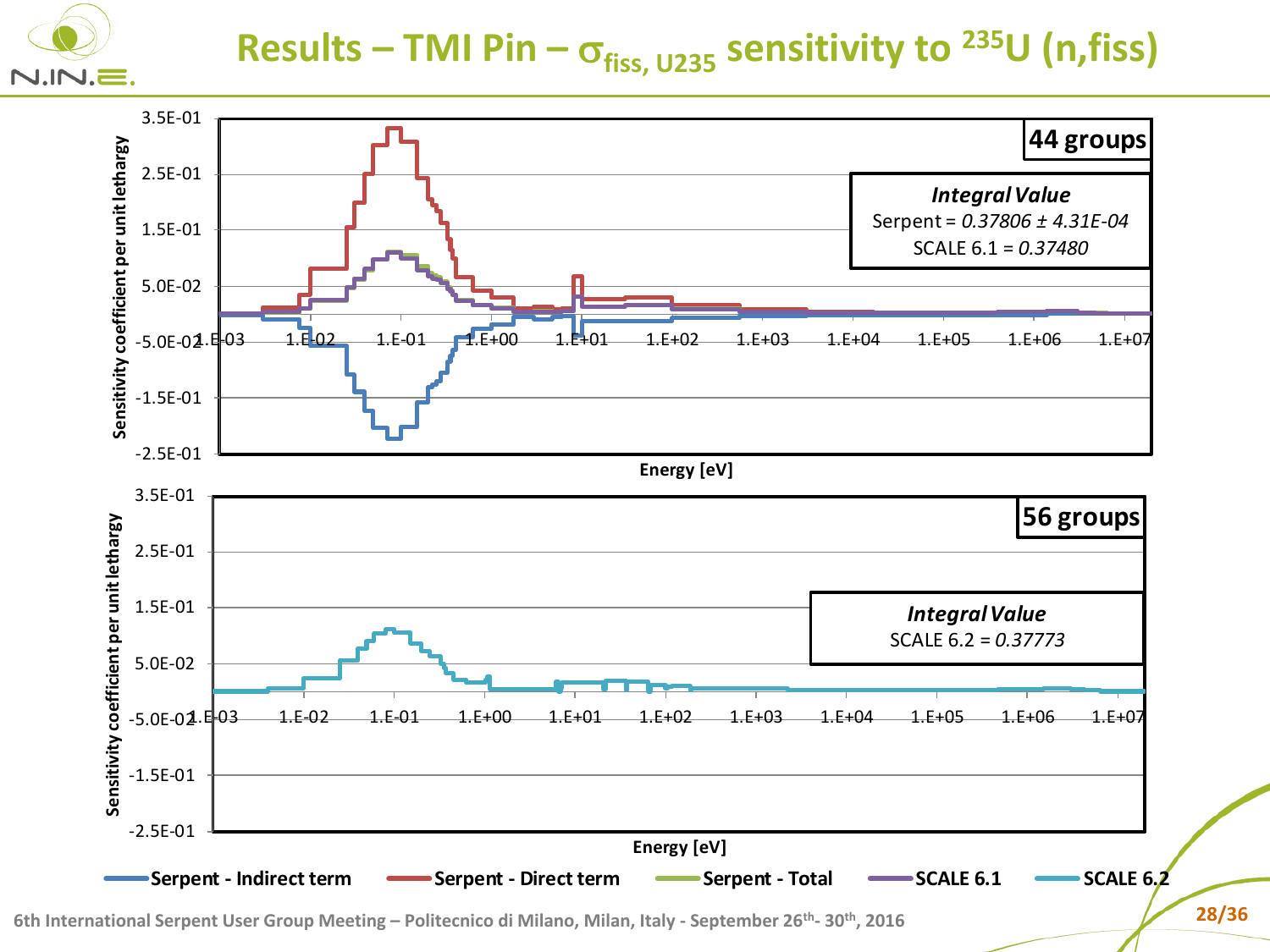

#### **Results – TMI Pin –**  $\sigma_{\text{fiss, U238}}$  **sensitivity to <sup>238</sup>U (n,fiss)**



**6th International Serpent User Group Meeting – Politecnico di Milano, Milan, Italy - September 26th - 30th, 2016 29/36**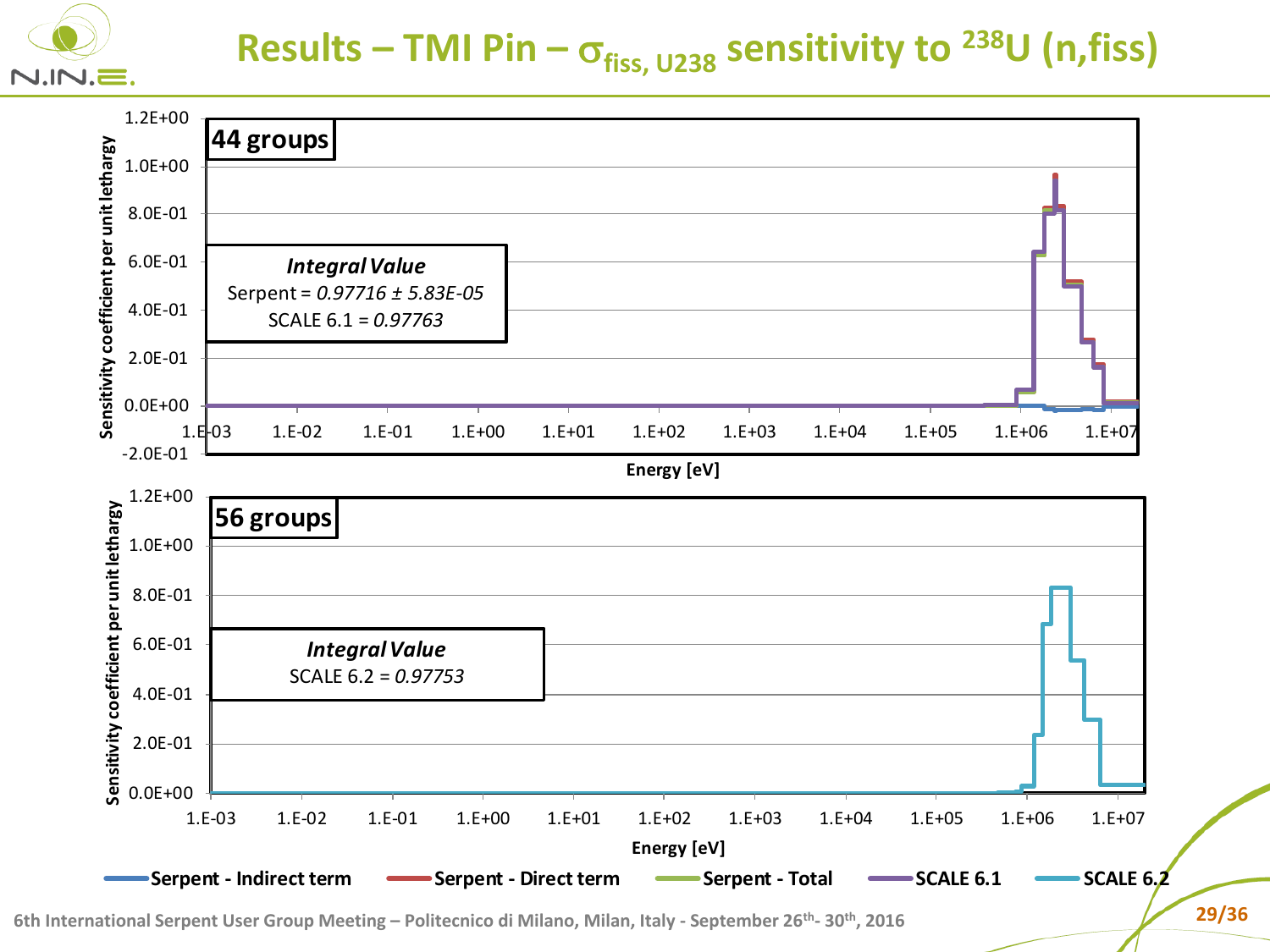

 $238U(n,\gamma)$ 

 $235U \chi$ 

<sup>1</sup>H (n,el)

 $235U(n,\gamma)$ 

#### Uncertainty quantification  $-$  TMI Pin  $-$  1 group  $\sigma$

|                              | $\sigma_{\mathsf{capt},\,$ U235 | <b>SERPENT</b><br>44 groups | <b>SCALE 6.1</b><br>44 groups | <b>SCALE 6.2</b><br>56 groups |
|------------------------------|---------------------------------|-----------------------------|-------------------------------|-------------------------------|
|                              | <b>Covariance Matrix</b>        | RSD(%)                      | <b>RSD</b> (%)                | RSD(%)                        |
| $235U(n,\gamma)$             | $235U(n,\gamma)$                | 1.284%                      | 1.294%                        | 1.171%                        |
| 238U(n,n')                   | 238U(n,n')                      | 0.962%                      | 0.946%                        | 0.960%                        |
| $235U \chi$                  | $235U \chi$                     | 0.447%                      | 0.444%                        | 0.750%                        |
| $1H$ (n,el)                  | $1H$ (n,el)                     | 0.413%                      | 0.411%                        | 0.215%                        |
| 235 <sub>U</sub><br>(n,fiss) | $235$ U (n,γ)                   | 0.340%                      | 0.340%                        | 0.340%                        |
|                              |                                 |                             |                               |                               |
|                              | $\sigma_{\sf capt, U238}$       | <b>SERPENT</b><br>44 groups | <b>SCALE 6.1</b><br>44 groups | <b>SCALE 6.2</b><br>56 groups |
| <b>Covariance Matrix</b>     |                                 | RSD(%)                      | <b>RSD</b> (%)                | <b>RSD</b> (%)                |
| 238U(n,n')                   | 238U(n,n')                      | 0.919%                      | 0.902%                        | 0.914%                        |
|                              |                                 |                             |                               |                               |

 $238$ U (n,y) 0.844% 0.877% 0.901%

 $235$ U  $\gamma$  0.444% 0.437% 0.735%

<sup>1</sup>H (n,el) 0.362% 0.361% 0.149%

 $235$ U (n, $\gamma$ ) 0.064% 0.065% 0.052%

|                  | $\sigma_{\text{fiss, U235}}$ | <b>SERPENT</b><br>44 groups | <b>SCALE 6.1</b><br>44 groups | <b>SCALE 6.2</b><br>56 groups |
|------------------|------------------------------|-----------------------------|-------------------------------|-------------------------------|
|                  | <b>Covariance Matrix</b>     | <b>RSD</b> (%)              | <b>RSD</b> (%)                | <b>RSD</b> (%)                |
| 238U(n,n')       | 238U(n,n')                   | 0.930%                      | 0.918%                        | 0.931%                        |
| $235$ U χ        | $235U \chi$                  | 0.433%                      | 0.430%                        | 0.725%                        |
| $^1$ H (n,el)    | H(n,el)                      | 0.409%                      | 0.407%                        | 0.241%                        |
| $238$ U (n,γ)    | $238$ U (n,γ)                | 0.200%                      | 0.211%                        | 0.216%                        |
| $235U(n,\gamma)$ | $235U(n,\gamma)$             | 0.172%                      | 0.172%                        | 0.166%                        |

|                     | $\sigma_{\rm fiss, \, U238}$ | <b>SERPENT</b><br>44 groups | <b>SCALE 6.1</b><br>44 groups | <b>SCALE 6.2</b><br>56 groups |
|---------------------|------------------------------|-----------------------------|-------------------------------|-------------------------------|
|                     | <b>Covariance Matrix</b>     | <b>RSD</b> (%)              | <b>RSD</b> (%)                | RSD(%)                        |
| 238U(n,n')          | 238U(n,n')                   | 3.273 %                     | 3.222%                        | 3.231%                        |
| $235$ U χ           | $235$ U γ                    | 2.200 %                     | 2.198%                        | 3.623%                        |
| $1H$ (n,el)         | H(n,el)                      | 0.518 %                     | 0.513%                        | 0.202%                        |
| $238$ U<br>(n,fiss) | $238U$ (n, fiss)             | 0.509%                      | 0.510%                        | 0.510%                        |
| $238U \chi$         | $238U \chi$                  | 0.166 %                     | 0.166%                        | 0.569%                        |

**10/36 11/30 11/30 12/36 12/36 12/36 12/36 12/36 12/36 12/36 12/36 12/36 12/36 12/36 12/36 12/36 12/36 12/36 12/36 12/36 12/36 12/36 12/36 12/36 12/36 12/36 12/36 12/36**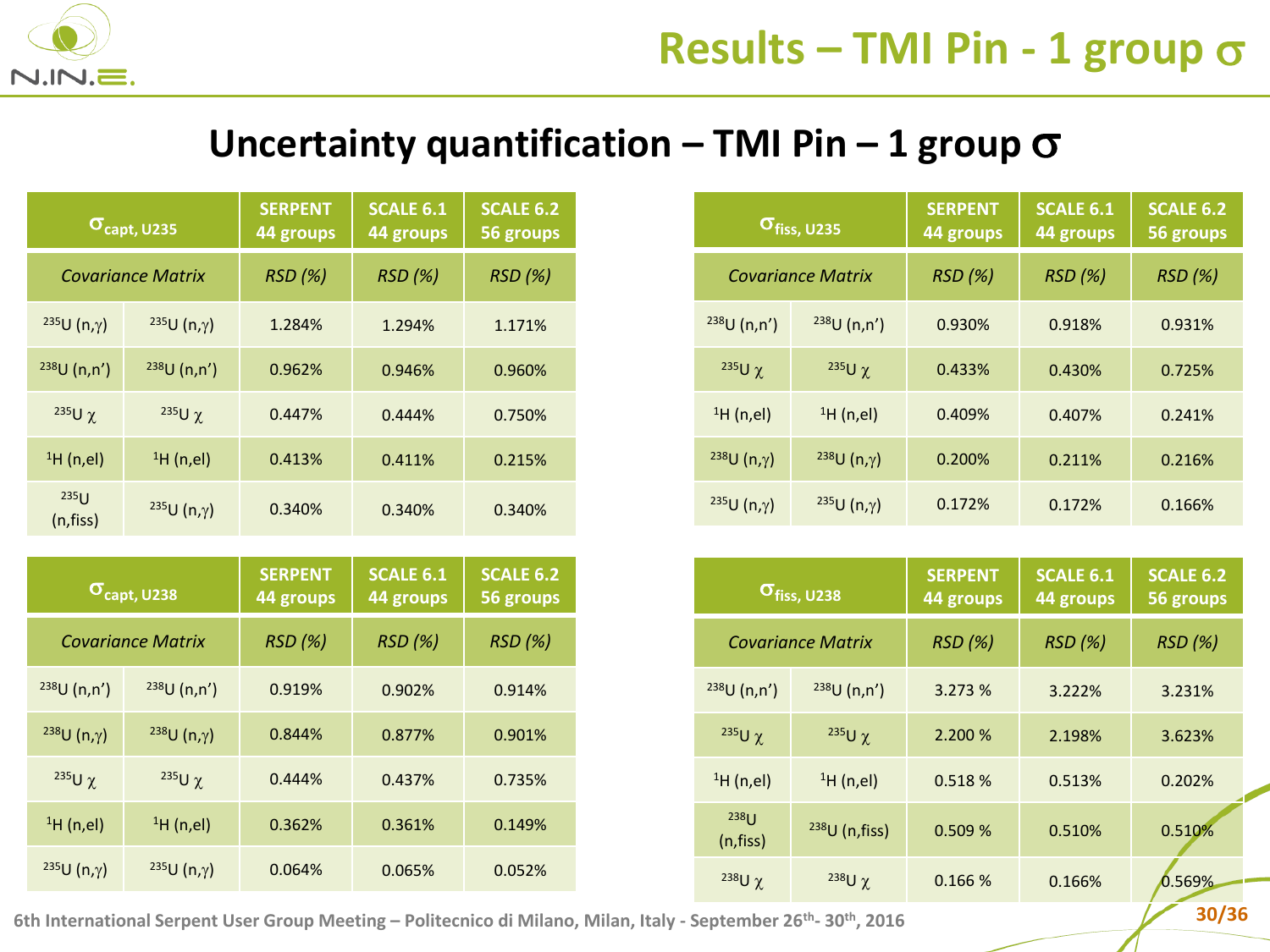

 $\frac{1015}{2}$  01  $\frac{4.013}{8}$  1.010E-01 3.963% 1.008E-01 4.913%

#### Uncertainty quantification  $-$  TMI Pin  $-$  1 group  $\sigma$

|                              | <b>SCALE 6.1 44</b><br><b>SERPENT 44</b><br>groups<br>groups |                                  | <b>SCALE 6.2 56</b><br>groups |                              |                                | <b>SERPENT 44</b><br>groups |                                                              | <b>SCALE 6.1 44</b><br>groups  |                                                                                                                                                | <b>SCALE 6.2 56</b><br>groups  |                              |                                |
|------------------------------|--------------------------------------------------------------|----------------------------------|-------------------------------|------------------------------|--------------------------------|-----------------------------|--------------------------------------------------------------|--------------------------------|------------------------------------------------------------------------------------------------------------------------------------------------|--------------------------------|------------------------------|--------------------------------|
| $\sigma_{\text{capt, U235}}$ | <b>Total</b><br><b>RSD (%)</b>                               | $\sigma_{\text{capt, U235}}$     | Total<br><b>RSD (%)</b>       | $\sigma_{\text{capt, U235}}$ | <b>Total</b><br><b>RSD (%)</b> |                             | $\sigma_{\text{fiss, U235}}$                                 | <b>Total</b><br><b>RSD (%)</b> | $\sigma_{\text{fiss, U235}}$                                                                                                                   | <b>Total</b><br><b>RSD (%)</b> | $\sigma_{\text{fiss, U235}}$ | <b>Total</b><br><b>RSD (%)</b> |
| $8.263 \pm$<br>4E-05         | 1.753 %                                                      | 8.297E+00                        | 1.765%                        | 8.286E+00                    | 1.758%                         |                             | 3.517E+01<br>$±$ 5E-05                                       | 1.145 %                        | 3.532E+01                                                                                                                                      | 1.140%                         | 3.517E+01                    | 1.252%                         |
|                              |                                                              |                                  |                               |                              |                                |                             |                                                              |                                | Uncertainty in $\sigma_{\text{fiss, U238}}$ is big<br>mainly due to the contribution of<br><sup>238</sup> U (n,n') and <sup>235</sup> U $\chi$ |                                |                              |                                |
|                              | <b>SERPENT 44</b><br>groups                                  |                                  | <b>SCALE 6.1 44</b><br>groups |                              | <b>SCALE 6.2 56</b><br>groups  |                             | <b>SCALE 6.1 44</b><br><b>SERPENT 44</b><br>groups<br>groups |                                |                                                                                                                                                | <b>SCALE 6.2 56</b><br>groups  |                              |                                |
| $\sigma_{\text{capt, U238}}$ | <b>Total</b><br><b>RSD (%)</b>                               | $\sigma_{\text{capt, U238}}$     | Total<br><b>RSD (%)</b>       | $\sigma_{\text{capt, U238}}$ | <b>Total</b><br><b>RSD (%)</b> |                             | $\sigma_{\text{fiss, U238}}$                                 | <b>Total</b><br><b>RSD (%)</b> | $\sigma_{\text{fiss, U238}}$                                                                                                                   | <b>Total</b><br><b>RSD (%)</b> | $\sigma_{\text{fiss, U238}}$ | Total<br><b>RSD (%)</b>        |
| 8.136E-01                    |                                                              | $1.270.01$ $0.2707.01$ $1.20701$ |                               | 0.200504                     | $\lambda$ = 0.00/              |                             | 1.019E-01                                                    | $\sim$ 0.4.0.0/                | $\sim$ $\sim$ $\sim$ $\sim$ $\sim$                                                                                                             | $\sim$ $\sim$ $\sim$           | 1.0005.01                    | 1.0101                         |

**1/36 1/36 1/36 1/36 1/36 1/36 1/36 1/36 1/36 1/36 1/36 1/36 1/36 1/36 1/36 1/36 1/36 1/36 1/36 1/36 1/36 1/36 1/36 1/36 1/36 1/36 1/36 1/36 1/36 1/36 1/36 1/36** 

 $\pm$  6E-05 1.378 % 8.350E-01 1.385% 8.266E-01 1.500%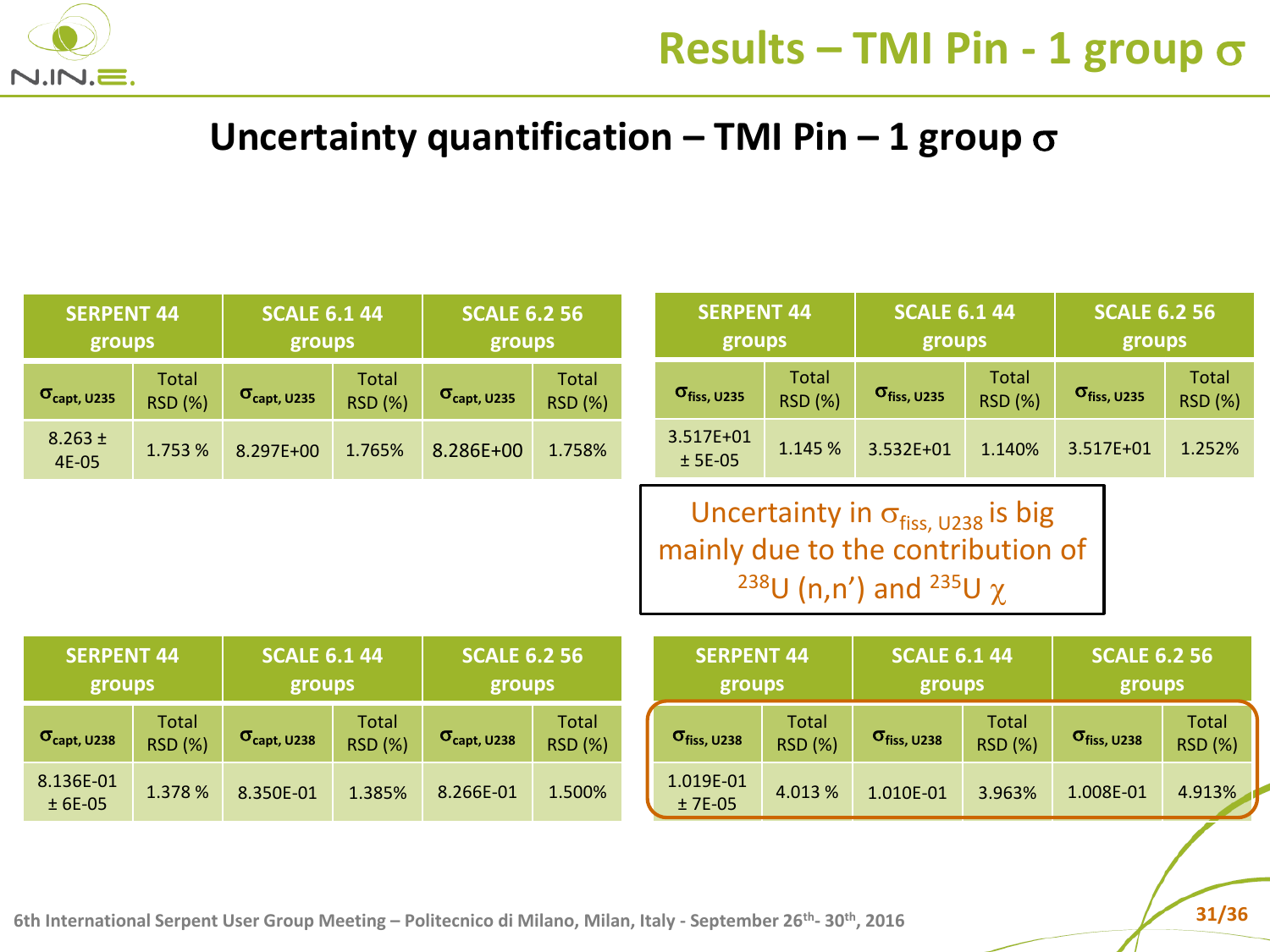



## **Uncertainty quantification**



**6th International Serpent User Group Meeting – Politecnico di Milano, Milan, Italy - September 26th - 30th, 2016 32/36**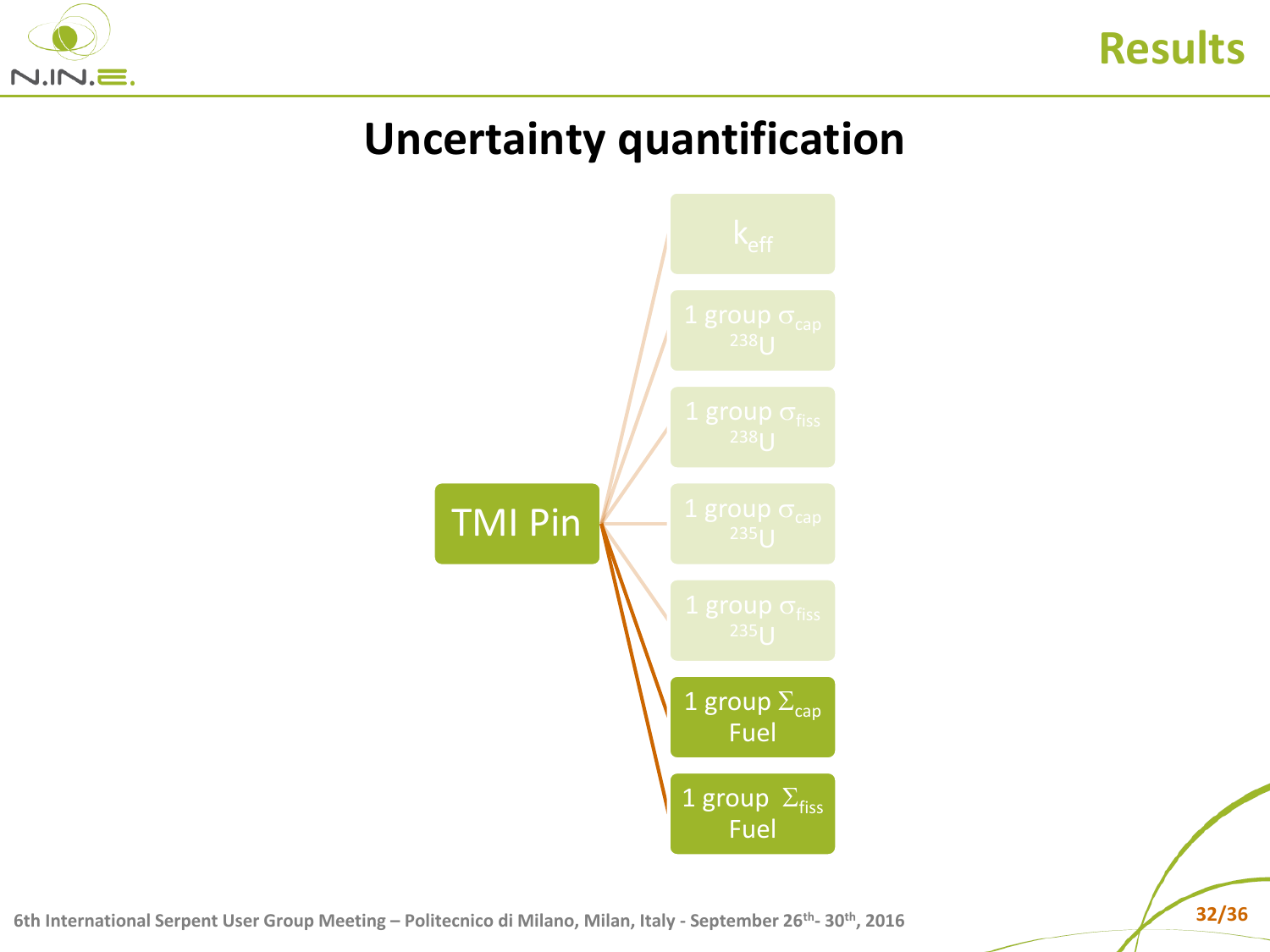

#### Uncertainty quantification  $-$  TMI Pin  $-$  1 group  $\Sigma$

|                  | $\Sigma_{\mathsf{capt},\,\mathsf{Fuel}}$ | <b>SERPENT</b><br>44 groups | <b>SCALE 6.1</b><br>44 groups | <b>SCALE 6.2</b><br>56 groups |
|------------------|------------------------------------------|-----------------------------|-------------------------------|-------------------------------|
|                  | <b>Covariance Matrix</b>                 | <b>RSD</b> (%)              | RSD(%)                        | <b>RSD</b> (%)                |
| 238U(n,n')       | 238U(n,n')                               | 0.919%                      | 0.917%                        | 0.929%                        |
| $238$ U (n,γ)    | $238U(n,\gamma)$                         | 0.492%                      |                               | 0.529%                        |
| $235$ U χ        | $235$ U χ                                | 0.418%                      | 0.440%                        | 0.740%                        |
| $235U(n,\gamma)$ | $235U(n,\gamma)$                         | 0.403%                      | 0.401%                        | 0.370%                        |
| $H$ (n,el)       | H(n,el)                                  | 0.375%                      | 0.377%                        | 0.171%                        |

|                  | $\Sigma_{\mathsf{fiss},\,\mathsf{Fuel}}$ | <b>SERPENT</b><br>44 groups | <b>SCALE 6.1</b><br>44 groups | <b>SCALE 6.2</b><br>56 groups |
|------------------|------------------------------------------|-----------------------------|-------------------------------|-------------------------------|
|                  | <b>Covariance Matrix</b>                 | RSD(%)                      | <b>RSD</b> (%)                | <b>RSD</b> (%)                |
| 238U(n,n')       | 238U(n,n')                               | 0.707%                      | 0.702%                        | 0.713%                        |
| H(n,el)          | H(n,el)                                  | 0.360%                      | 0.359%                        |                               |
| $235$ U γ        | $235$ U χ                                | 0.293%                      | 0.292%                        | 0.502%                        |
| $238U(n,\gamma)$ | $238$ U (n,γ)                            | 0.185%                      | 0.196%                        | 0.200%                        |
| $235U(n,\gamma)$ | $235U(n,\gamma)$                         | 0.160%                      | 0.161%                        | 0.155%                        |

| <b>SERPENT 44</b><br><b>SCALE 6.1 44</b><br>groups<br>groups |                                | <b>SCALE 6.2 56</b><br>groups     |                         | <b>SERPENT 44</b><br>groups                                   |                         | <b>SCALE 6.1 44</b><br>groups |                         | <b>SCALE 6.2 56</b><br>groups           |                         |                                        |                         |
|--------------------------------------------------------------|--------------------------------|-----------------------------------|-------------------------|---------------------------------------------------------------|-------------------------|-------------------------------|-------------------------|-----------------------------------------|-------------------------|----------------------------------------|-------------------------|
| $\mathcal{L}_{\text{capt, fuel}}$                            | <b>Total</b><br><b>RSD (%)</b> | $\mathcal{L}_{\text{capt, fuel}}$ | Total<br><b>RSD (%)</b> | $\overline{\phantom{a}}$<br>$\mathcal{L}_{\text{capt, fuel}}$ | Total<br><b>RSD (%)</b> | $L$ fiss, Fuel                | Total<br><b>RSD (%)</b> | ÷.<br>$\mathcal{L}_{\text{fiss, fuel}}$ | Total<br><b>RSD (%)</b> | ÷<br>$\mathcal{L}_{\text{fiss, fuel}}$ | Total<br><b>RSD (%)</b> |
| 2.720E-02<br>$±$ 4E-05                                       | 1.260%                         | 2.759E-02                         | 1.278%                  | 2.740E-02                                                     | 1.380%                  | 4.184E-02<br>$±$ 4E-05        | 0.893%                  | 4.199E-02                               | 0.896%                  | 4.182E-02                              | 0.954%                  |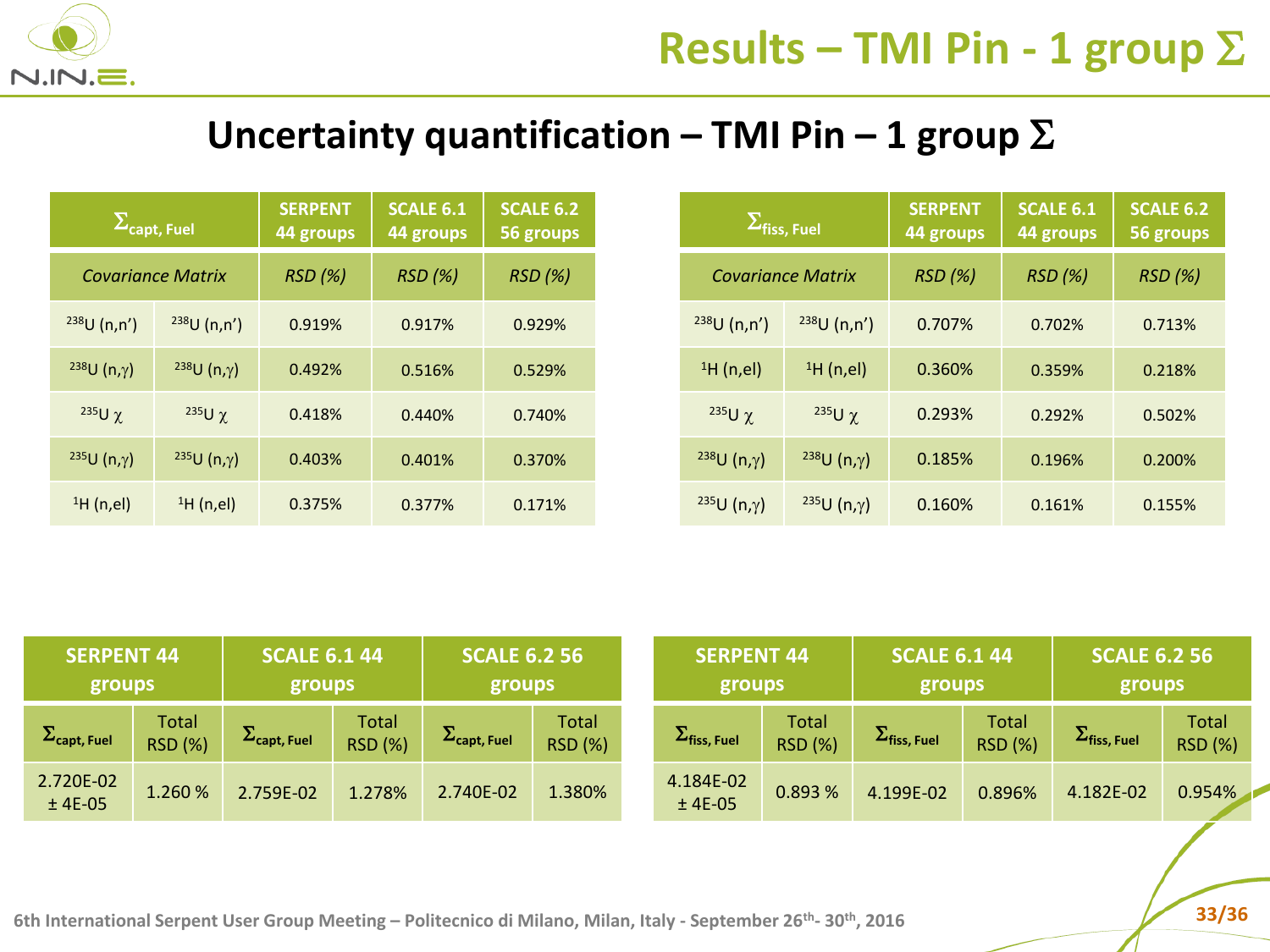

- SERPENT-2 GPT and SCALE 6.1 & 6.2 /TSUNAMI1D sensitivity calculations are in good agreement, regarding the TMI HZP pin analysis.
- In general uncertainty calculations with 44 & 56 groups covariance matrices are in good agreement (single contributions).
- Some discrepancies can be found in the contributions of  $^{235}$ U nubar,  $^{238}$ U & <sup>235</sup>U  $\chi$  and <sup>1</sup>H (n,el), between 44 and 56 groups calculation. This is probably due to some update in the new 56 groups libraries of SCALE 6.2 (check  $\Delta\sigma/\sigma$ ).
- <sup>235</sup>U nubar and <sup>238</sup>U (n,y) are the major contributors in  $k_{\text{eff}}$  uncertainty. With the used options in SCALE, <sup>238</sup>U (n, $\gamma$ ) uncertainty may be slightly overestimated.
- $238$ U (n,n') has a strong influence on the uncertainty of homogenized cross sections (both in pin and assembly). Also  ${}^{1}H$  (n,el) plays an important role.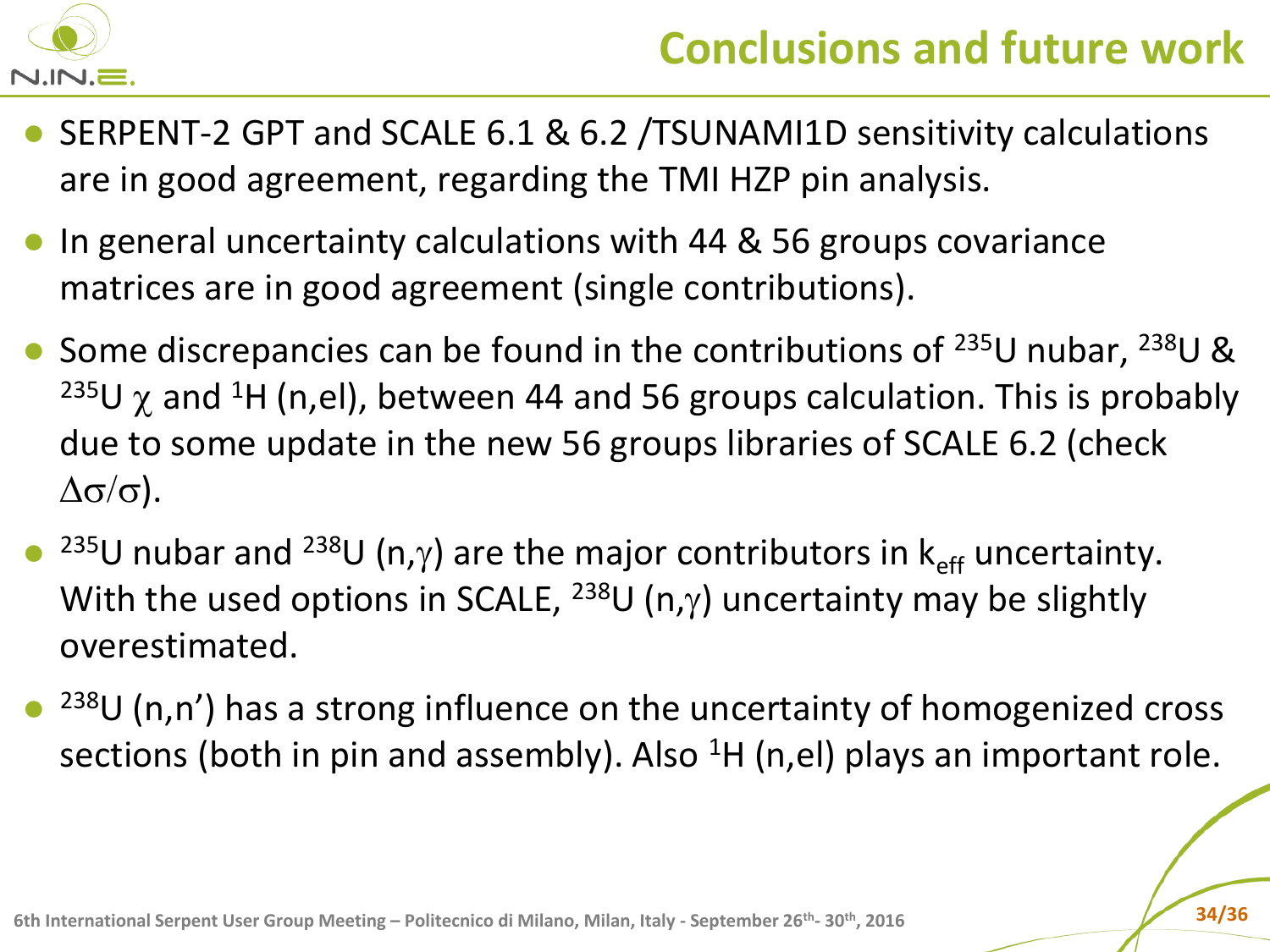

#### **Future work**

- Include other sets
	- o HFP
	- o BWR and VVER cases
- Extend the calculation to the fuel assembly and full core (exercises I-2  $\&$  I-3)
- Include other isotopes
	- o Zr
	- o Gd
- Use the new 56 and 252 groups covariance libraries of SCALE 6.2 with Serpent 2